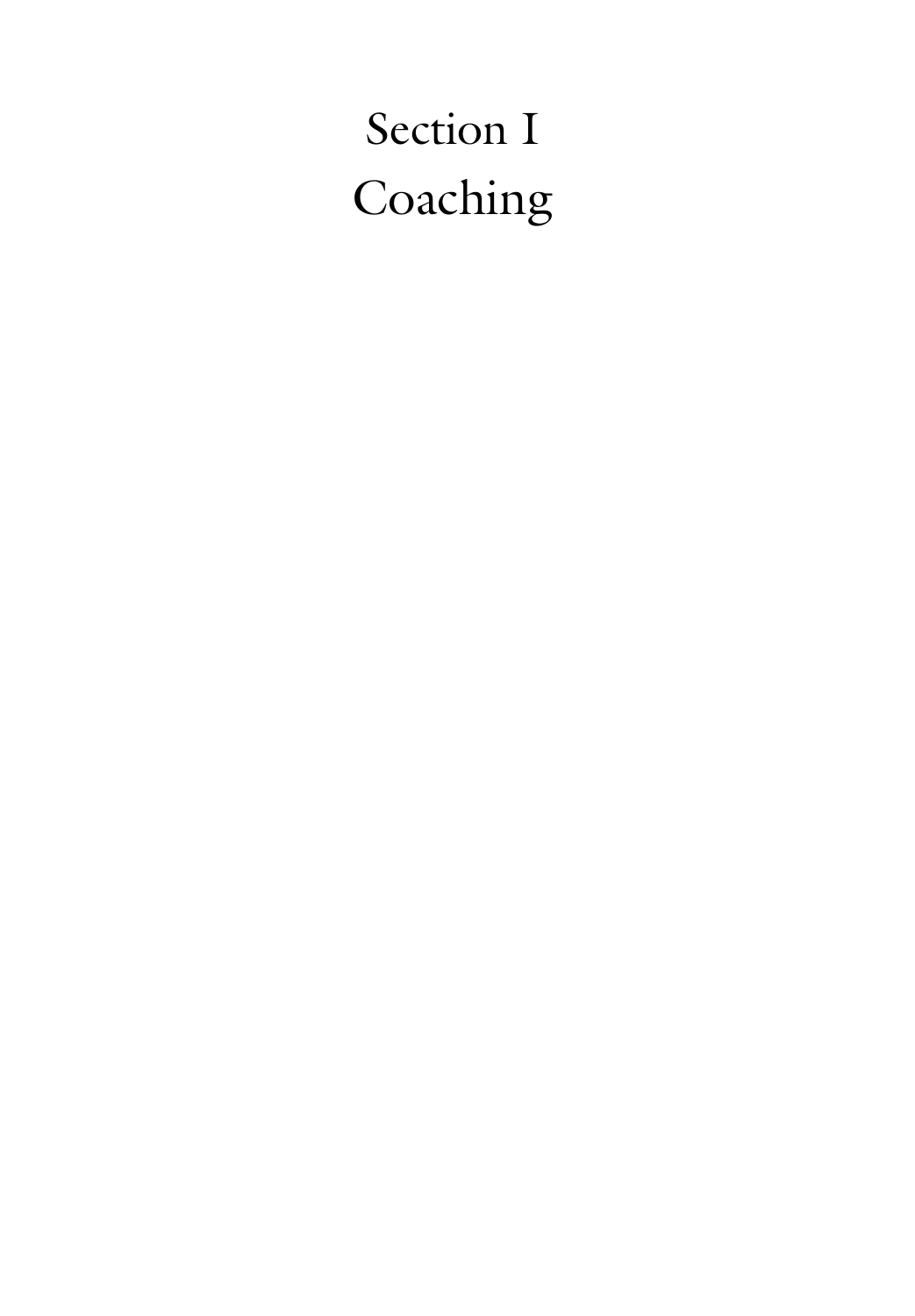# The Efficacy of Coaching

Anthony M. Grant

### **Introduction**

Is coaching effective? Is it cost-effective? The answers to these questions depend heavily on the contextual and situational factors at play and who is asking the question – and why. A professional coach or purveyor of coaching services asking the above questions may well take the growth of the coaching industry worldwide as one indicator of whether coaching is effective and "works", and it is clear that in the last 10 or 15 years workplace and executive coaching has grown from a relatively novel and little used intervention to a mainstream activity in organizations worldwide.

The annual revenue expended on corporate coaching has been estimated to be in the region of US\$1.5 billion, and in 2009 it was estimated that there were approximately 40,000 professional coaches globally (Frank Bresser Consulting, 2009) up from approximately 30,000 in 2006 (International Coach Federation, 2006), and the figures are probably even higher today despite the Global Financial Crisis (GFC). Indeed for some organizations the pressures and tensions inherent in the GFC served only to highlight the need to provide good coaching to key staff (Farndale *et al*., 2010 ). In the United States, 93 percent of US-based Global 100 companies use executive coaches (Bono *et al*., 2009 ). In the United Kingdom, 88 percent of organizations use coaching (Jarvis *et al*., 2005 ). In 2006 in Australia, 64 percent of business leaders and 72 percent of senior managers reported using coaches (Leadership Management Australia, 2006), and following the GFC, Australian businesses perceived a need for coaching in terms of the increased importance of developing new perspectives in tough economic times, renewed emphasis on communicating effectively with employees, and building trust and resilience with staff increased dramatically (Leadership Management Australia, 2009 ).

But the growth of the coaching industry and industry's recognition of the important role of coaching in both good and tough economic times is not a reliable indicator of coaching's efficacy or validity. Indeed, given that coaching is playing an increasing role in

Edited by Jonathan Passmore, David B. Peterson, and Teresa Freire.

*The Wiley-Blackwell Handbook of the Psychology of Coaching and Mentoring*, First Edition.

<sup>© 2013</sup> John Wiley & Sons, Ltd. Published 2013 by John Wiley & Sons, Ltd.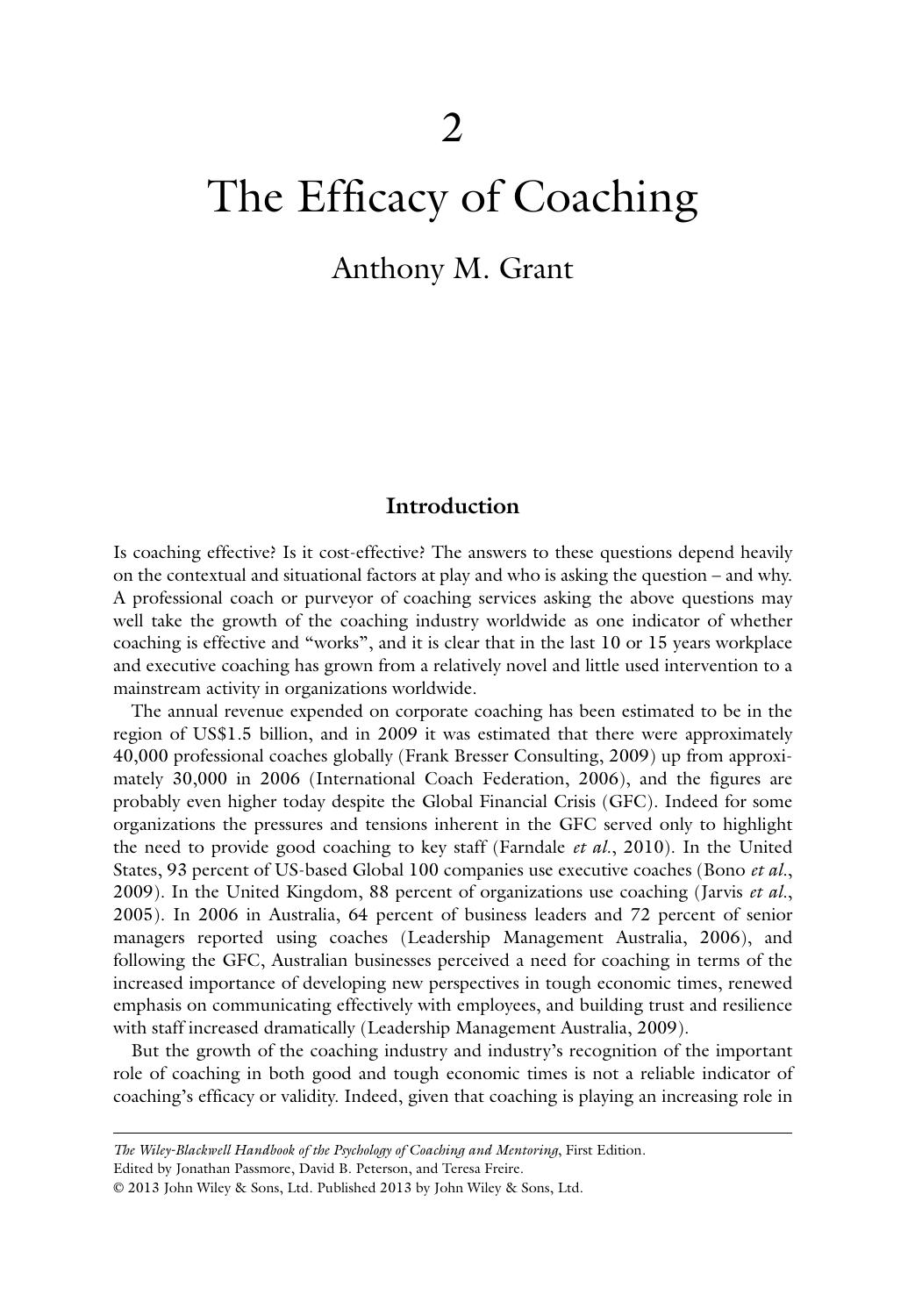organizations worldwide, it is important that we are able to reliably access the effectiveness of coaching interventions and develop an evidence base for professional coaching. Is coaching effective and do we yet have an evidence base for coaching?

To begin the process of answering these questions, we need to determine what we mean by coaching, delineate the nature of coaching-related evidence, work out how to measure coaching effectiveness, and determine effective methodologies for assessing coaching outcomes, and do so in relation to the extant coaching literature. Drawing on past work in this area (Grant, 2011; Grant *et al.*, 2010), and beginning with some broad delineations of coaching, I review the recent extant research into the efficacy of coaching and highlight possible future directions for the measurement of coaching efficacy.

#### **Seek First to Understand**

Before we can meaningfully discuss the efficacy of coaching we need to understand the nature of coaching itself. Although the widespread use of the term "coaching" suggests that it is a monolithic activity, in fact coaching methodologies are highly diverse and heterogeneous approaches to creating and facilitating purposeful positive individual and organizational change.

Despite such diversity, most understandings of coaching are underpinned by the view of coaching as a collaborative relationship formed between a coach and the coachee for the purpose of attaining professional or personal development outcomes which are valued by the coachee (Spence and Grant, 2007 ). Thus, typically, coaching is a goal-focused activity; clients come to coaching because there is a problem they need or want to solve or a goal they want to attain, and they a looking for help in constructing and enacting solutions to that problem.

At its core the coaching process is a relatively straightforward one in which the coach helps stretch and develop the coachee's current capacities or performance, by helping individuals to: (1) identify desired outcomes, (2) establish specific goals, (3) enhance motivation by identifying strengths and building self-efficacy, (4) identify resources and formulate specific action plans, (5) monitor and evaluate progress towards goals, and (6) modify action plans based on such feedback. The monitor-evaluate-modification steps of this process constitute a simple cycle of self-regulated behavior, and this is a key process in creating intentional behavior change (Carver and Scheier, 1998 ). The role of the coach is to facilitate the coachee's movement through this self-regulatory cycle by helping the coachee to develop specific action plans and then to monitor and evaluate progression towards those goals (Grant *et al.*, 2010).

#### **Sounds Simple: So Coaching Should be Easy to Evaluate?**

Thus, in theory at least, the essence of coaching is a relatively straightforward process of setting goals, developing action plans, and managing progress towards those goals. Therefore, it might be entirely reasonable to assume that assessing the efficacy of coaching should be a comparatively easy process.

However, coaching as a broadly-applied human change methodology has been used with a vast range of issues, including: reducing workplace stress (Wright, 2007); creating organizational cultural change (Anderson *et al*., 2008 ); business coaching (Clegg *et al*., 2005 ); facilitating work performance in cross cultural contexts (Peterson, 2007 ); dealing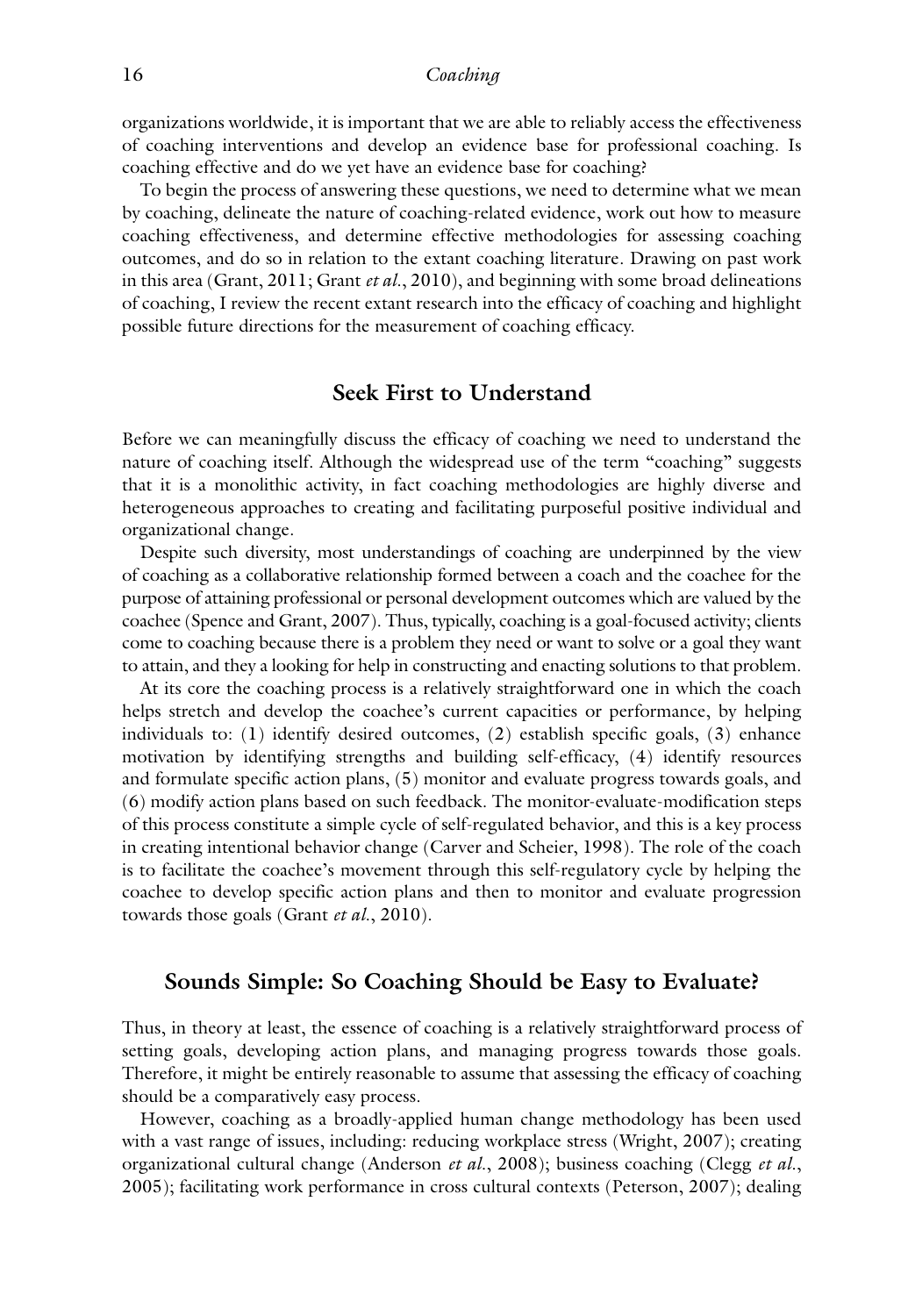with resistance to change in low-performing managers (Passmore, 2007); enhancing sales force performance (Agarwal *et al*., 2009 ); helping learner drivers develop driving skills (Passmore and Mortimer, 2011 ); improving communication and leadership skills (Wilson, 2004 ); helping with career development (Scandura, 1992 ); team building and group development (Cunha and Louro, 2000); and coaching to improve performance in job interviews (Maurer *et al*., 1998 ) – an almost endless list of applications.

In addition to these rich and diverse applications, coaching in the workplace is conducted at all levels of the organization. Executive coaching for executive level employees is typically conducted within a formal coaching agreement with external coaches, using sit-down coaching sessions and encompasses a vast range of services and specialties: coaching for enhanced strategic planning; presentation skills; anger and stress management; executive management team building; and leadership development – all outcomes that are difficult to quantify. In contrast, workplace coaching in organizations can be understood as coaching that takes place in workplace settings with non-executive employees aimed at enhancing workplace performance and work-related skills. As such, it is often an internal coaching intervention delivered on the job by line managers and supervisors, or by employees specially designated as being in the coaching role. This kind of coaching often involves impromptu or "corridor coaching", rather than formal sessions (Grant *et al*., 2010). Thus, the aims and processes of workplace coaching interventions are often somewhat different to those in executive coaching. Furthermore, and adding to the complexity of evaluating coaching in the workplace, is the fact that organizations tend to use a combination of both external and internal coaching approaches, for example one UK survey found that 51 percent of UK organizations used external coaches, 41 percent trained their own internal coaches, and 79 percent used managers as coaches (Kubicek, 2002 ).

# **Reviewing the Efficacy of Coaching is Complex, and the Literature is Disjointed**

Because coaching interventions cover such a broad range of applications, and are conducted with such a wide and diverse range of participants, it is perhaps not surprising that the academic outcome literature on coaching is disjointed and somewhat fragmented. There is an increasing amount of coaching-specific, practitioner-generated research. Practitioner research in general tends to be conducted by independent practitioners on client outcomes associated with their own personal business. Practitioner research, especially as part of one's reflective practice, has the potential to be extremely valuable and has made a significant contribution to the emergence and development of an evidence base for coaching. However, a key limitation of practitioner research is that many practitioners are not trained in research methods or in the dissemination of findings. Further, most practitioner research tends not to use standardized or validated outcome measures, typically constructing pre-post surveys or questionnaires that target the specific behaviors that are the focus of the coaching intervention, or presenting estimates of financial return on investment (ROI: McGovern *et al*., 2001 ).

Whilst such idiosyncratic outcome measures may be very useful to the client and often form valuable material in terms of marketing for coaching service providers, their relevance to the broader coaching-specific knowledge base is often limited. It should be noted, however, that the quality of coaching practitioner research is improving. Where some past coaching research seemed to be primarily aimed at marketing coaching services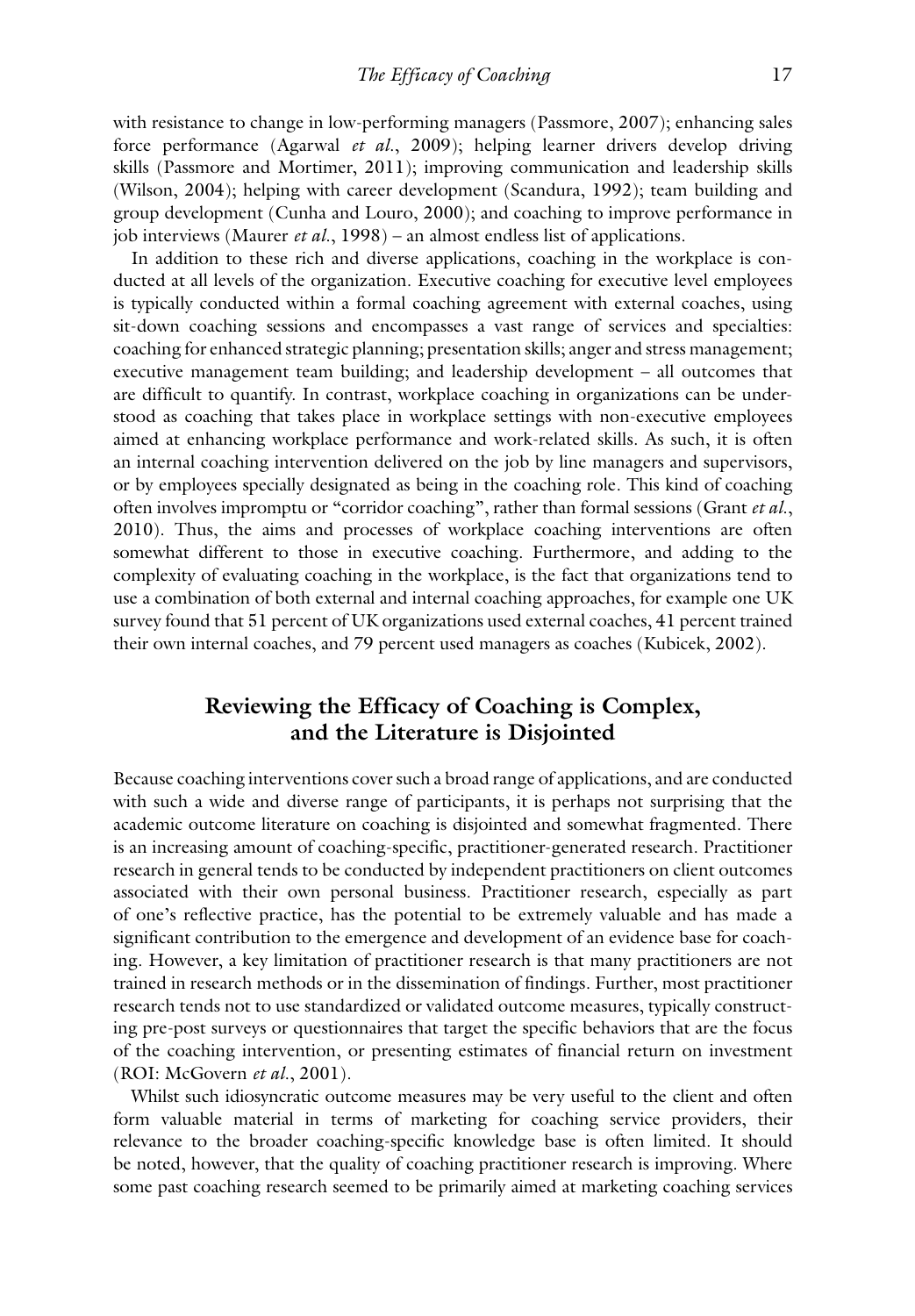(Corbett, 2006), recently there are many more well-grounded examples of contemporary thought in this area, particulary in relation to the evaluation of executive coaching (for some useful examples see Coutu and Kauffman, 2009; Hernez-Broome and Boyce, 2011).

As regards the peer-reviewed academic literature on the efficacy of coaching: as of January 2011 there were a total of 634 published scholarly papers or dissertations on coaching listed in the databases PsycINFO and Business Source Premier, beginning with Gorby's ( 1937 ) report of senior staff coaching junior employees on how to save waste. This figure of 634 includes life (or personal coaching) and executive and workplace coaching, but excludes papers on other applications of coaching such as sports or athletic coaching, forensic, clinical or psychotherapeutic populations, educational coaching or coaching for faking on psychometric or educational tests, which are not relevant to this chapter.

It is clear that the coaching literature has grown significantly in recent years. Between 1937 and January 1, 2011 there were a total of 634 published papers. In terms of assessing the efficacy of coaching there have been 234 outcome studies published since 2000 (to January 2011); 131 case studies, 77 within-subject studies, and 25 between-subject studies. Of the 25 between-subject studies, 14 were randomized studies (see Table 2.1 for a summary of the 25 between-subject studies).

Many of the published empirical papers are surveys about different organizations' use of coaching (e.g., Douglas and McCauley, 1999 ; Vloeberghs *et al*., 2005 ), or studies examining the characteristics of coach training schools (e.g., Grant and O'Hara, 2006). That is, most of the empirical literature to date is contextual or survey-based research about the characteristics of coaches and coachees or the delivery of coaching services. Whilst this is useful information for both the coaching industry and the purchasers of coaching services, it does not tell us a great deal about the efficacy of coaching *per se*.

#### **Outcome Studies**

The first published empirical outcome study exploring the efficacy of coaching in the academic literature was Gershman's ( 1967 ) dissertation on the effects of specific factors of the supervisor-subordinate coaching climate upon improvement of attitude and performance of the subordinate, showed initial support of the efficacy of coaching approaches in the workplace. No other coaching outcome studies were published until Duffy's ( 1984 ) dissertation on the effectiveness of a feedback-coaching intervention in executive outplacement. Peterson's ( 1993 ) thesis on behavior change in an individually tailored management coaching program marked the dawning of a contemporary phase of coaching outcome research (prior to 1990 there had been only six published coaching outcome studies examining the efficacy of coaching).

Most of the 131 case studies in the coaching literature are purely descriptive, tending to emphasize practice-related issues rather than presenting rigorous evaluations of the coaching intervention. Very few of these case studies used established and validated quantitative measures, and few used case study methodology beyond a purely descriptive fashion.

#### **Two Key Case Studies**

From this author's perspective two case studies stand out in the coaching literature as exemplifying good practice in using case study methodologies to explore the efficacy of coaching. The first is Libri and Kemp's ( 2006 ) A-B-A-B single case design with a sales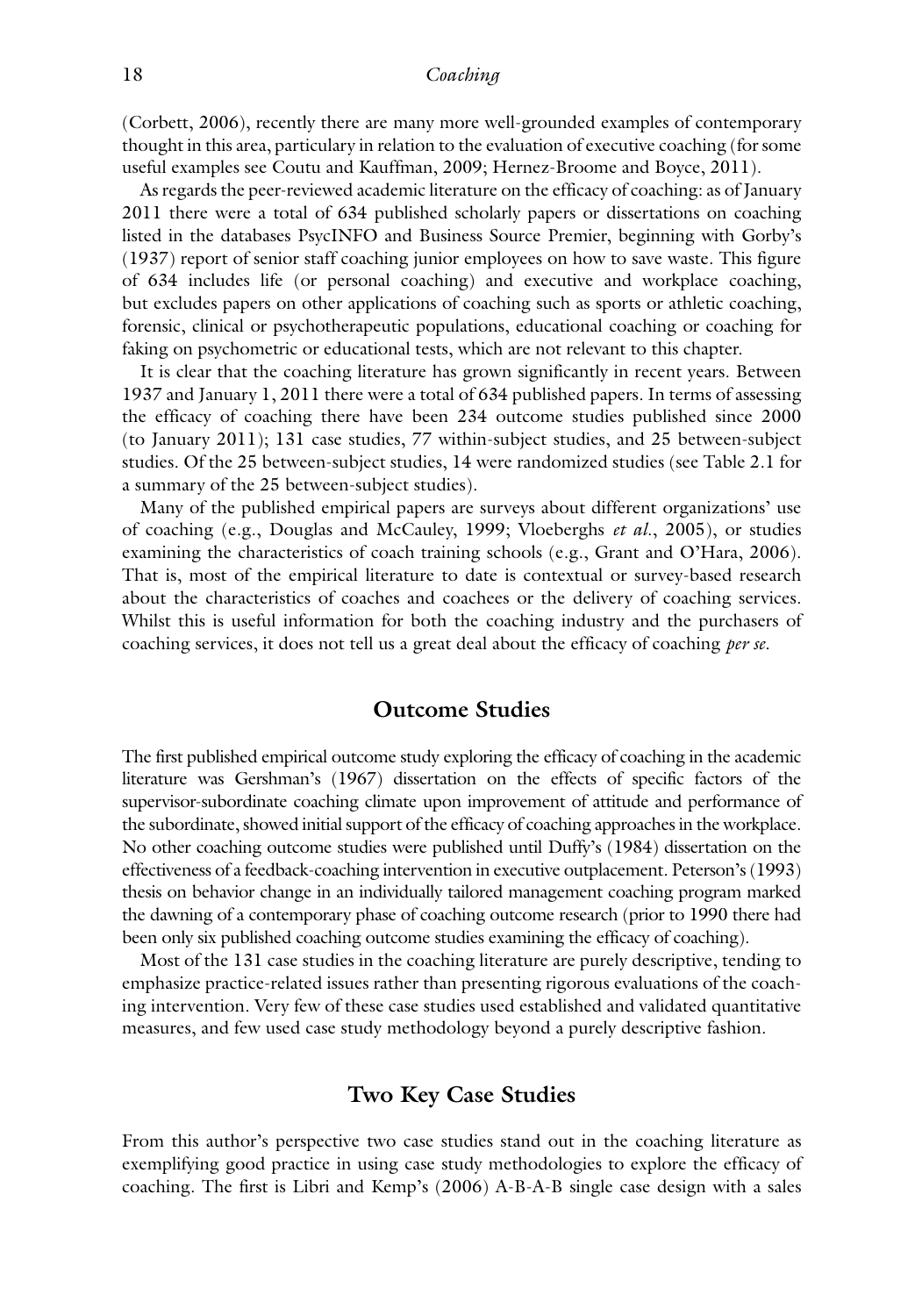| $1.401C \neq 1.$              |                                                                                                                              |                                                                                                                                                                                              |                                                                                                                                                                                                        |
|-------------------------------|------------------------------------------------------------------------------------------------------------------------------|----------------------------------------------------------------------------------------------------------------------------------------------------------------------------------------------|--------------------------------------------------------------------------------------------------------------------------------------------------------------------------------------------------------|
| Study                         | Intervention overview                                                                                                        | Type of study                                                                                                                                                                                | Key findings                                                                                                                                                                                           |
| Miller (1990)                 | 33 employees. Some received coaching<br>by their managers over 4 weeks.                                                      | (a) Coaching group; (b) Control group.<br>Quasi-experimental field study                                                                                                                     | No sig. differences pre-post for interpersonal<br>communication skills.                                                                                                                                |
| Deviney (1994)*               | 45 line supervisors at a nuclear power<br>coaching from their managers over<br>plant. Some received feedback and<br>9 weeks. | (b) Feedback with no coaching,<br>(a) Feedback plus coaching,<br>Randomized controlled study<br>(c) Control group.                                                                           | No sig. differences in pre-post feedback<br>behavior.                                                                                                                                                  |
| Taylor (1997)*                | college admission test preparation<br>undergoing a medical<br>Participants<br>course.                                        | (a) Training only; (b) Coaching only;<br>Randomized controlled study<br>(c) Training plus coaching;<br>(d) Control group.                                                                    | Coaching reduced stress more than training.                                                                                                                                                            |
| Grant (2002)*                 | 62 trainee accountants received group<br>coaching over one semester.                                                         | (c) Combined cognitive and behavioral<br>coaching; (d) Control groups for each<br>(b) Behavioral coaching only;<br>(a) Cognitive coaching only;<br>Randomized controlled study<br>condition. | Combined cognitive and behavioral coaching<br>average, study skills, self-regulation, and<br>mental health. GPA gains maintained in<br>most effective in increasing grade point<br>12 month follow-up. |
| Miller et al.<br>$(2004)*$    | interviewing via a range of methods.<br>professionals learnt motivational<br>substance abuse<br>140 licensed                 | (d) Workshop, feedback, and coaching;<br>(a) Workshop only; (b) Workshop plus<br>feedback; (c) Workshop plus coaching;<br>or (e) Waitlist control group.<br>Randomized controlled study      | had gains in proficiency. Coaching and/or<br>Relative to controls, the 4 trained groups<br>feedback increased post-training<br>proficiency.                                                            |
| Latham (2004)<br>Sue-Chan and | 53 MBA students in two studies in<br>Canada and Australia.                                                                   | (a) External coach; (b) Peer coach or<br>Random assignment<br>(c) Self-coached.                                                                                                              | with higher team playing behavior than<br>peer coaching; Study 2: External and<br>self coaching associated with higher<br>Study 1: External coaching associated<br>grades than peer coaching.          |
|                               |                                                                                                                              |                                                                                                                                                                                              | $\sum_{i=1}^{n}$                                                                                                                                                                                       |

**Table 2.1** Summary of 25 between-subjects studies to January 1, 2011. Table 2.1 Summary of 25 between-subjects studies to January 1 2011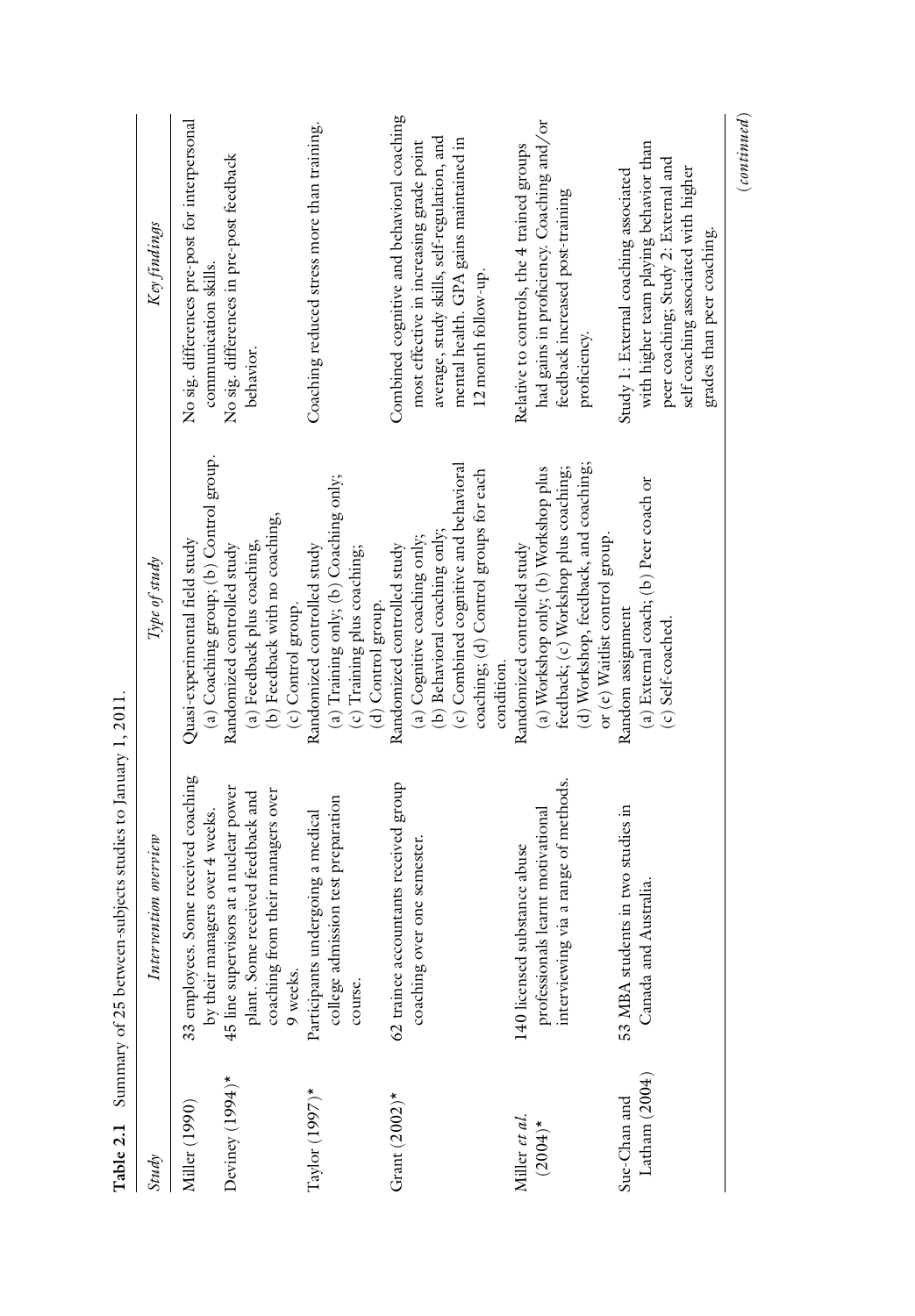Table 2.1 (continued) **Table 2.1** (*continued*)

| Study                                                                    | Intervention overview                                                                                                                                                               | Type of study                                                                                                                                                                       | Key findings                                                                                                                                                                                                                                                |
|--------------------------------------------------------------------------|-------------------------------------------------------------------------------------------------------------------------------------------------------------------------------------|-------------------------------------------------------------------------------------------------------------------------------------------------------------------------------------|-------------------------------------------------------------------------------------------------------------------------------------------------------------------------------------------------------------------------------------------------------------|
| Perrin (2005)*<br>Bennett and                                            | conducted by nurses on phone and<br>111 individuals randomized to nurse<br>coaching group or usual-care<br>control group with coaching<br>email.                                    | (a) Health coaching; (b) Control<br>Randomized controlled study<br>group.                                                                                                           | than controls at 6 months. Nurse-delivered<br>illness intrusiveness and health distress<br>MI, primarily using the telephone and<br>email, is a feasible method to facilitate<br>Intervention group had significantly less<br>well-being with older adults. |
| Gattellari et al.<br>$(2005)*$                                           | phone-based peer coaching sessions<br>277 GPs in total. Some received 2<br>integrated with educational<br>resources.                                                                | (a) Peer coaching and educational<br>resources; (b) Control group.<br>Randomized controlled study                                                                                   | decisions about prostate-specific antigen<br>increased GPs' ability to make informed<br>Compared to controls, peer coaching<br>screening.                                                                                                                   |
| Palmer (2005)<br>Gyllensten and<br>Green et al<br>Evers et al.<br>(2006) | 56 adults (community sample) took<br>31 participants from UK finance<br>60 managers of the federal<br>government.<br>organization.                                                  | (a) Coaching group; (b) Control group.<br>(a) Coaching group; (b) Control group.<br>Quasi-experimental field study<br>Quasi-experimental field study<br>Randomized controlled study | coaching group compared to control group.<br>Coaching increased outcome expectancies<br>Anxiety and stress decreased more in the<br>Coaching increased goal attainment,<br>and self-efficacy.                                                               |
| Green et al.<br>$(2006)*$<br>$(2007)^*$                                  | part in SF-CB life coaching program<br>part in SF-CB life coaching program<br>for 10 individual coaching sessions<br>56 female high school students took<br>over 2 school terms.    | (a) Coaching group; (b) Waitlist control<br>(a) Group-based life coaching;<br>Randomized controlled study<br>(b) Waitlist control.<br>group.                                        | well-being, and hope. 30-week follow-up<br>Coaching increased cognitive hardiness,<br>found gains were maintained<br>mental health and hope.                                                                                                                |
| Grant (2007)*<br>Spence and                                              | 63 adults (community sample) took<br>part in SF-CB life coaching<br>program.                                                                                                        | (b) Peer coaching group; (c) Waitlist<br>(a) Professional coaching group;<br>Randomized controlled study<br>control group.                                                          | attainment and environmental mastery.<br>in increasing goal commitment, goal<br>Professional coaching more effective                                                                                                                                        |
| Duijts et al.<br>(2007) *                                                | absence due to psychosocial health<br>Dutch employees assessed for the<br>coaching program on sickness<br>complaints and on well-being<br>effectiveness of a preventive<br>outcomes | (a) 6 month course of preventive<br>coaching; (b) control group.<br>Randomized controlled study:                                                                                    | Significant improvements in health, life<br>satisfaction, burnout, psychological<br>well-being but no improvement in<br>self-reported sickness absence.                                                                                                     |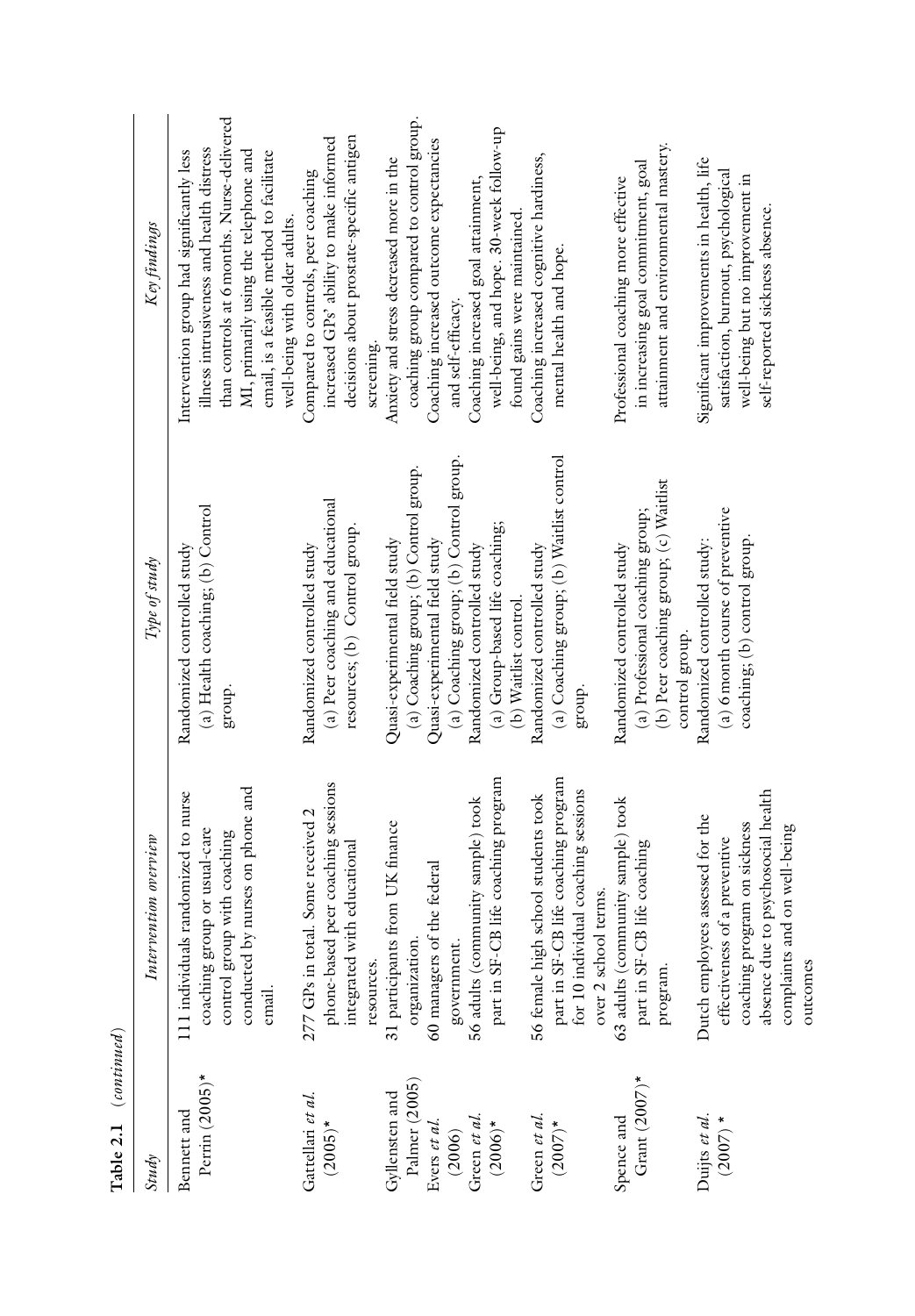| significant differences were found for goal<br>Goal attainment greater in coaching than in<br>attainment between the two MT/CB-SF<br>the educative/directive format. No<br>conditions.             | and coaching was "action". Both reported<br>capabilities; mentees reported the highest<br>higher scores in 8 areas of leadership and<br>Mentoring was perceived to be "support"<br>level of development, with significantly<br>management and in 3 areas of career<br>development, leadership skills, and<br>significant development in career<br>impact. | self-compassion, the incremental theory of<br>PAAL condition performed significantly<br>significant increases in self-efficacy and<br>resilience; however, only those in the<br>Both co-coaching conditions produced<br>change, and independently assessed<br>better on decisional balance, hope,<br>academic performance. | $_{(continued)}$<br>reduced depression and stress and helped<br>resilience and workplace well-being and<br>participants deal with organizational<br>Coaching enhanced goal attainment,<br>change. |
|----------------------------------------------------------------------------------------------------------------------------------------------------------------------------------------------------|-----------------------------------------------------------------------------------------------------------------------------------------------------------------------------------------------------------------------------------------------------------------------------------------------------------------------------------------------------------|----------------------------------------------------------------------------------------------------------------------------------------------------------------------------------------------------------------------------------------------------------------------------------------------------------------------------|---------------------------------------------------------------------------------------------------------------------------------------------------------------------------------------------------|
| SF-CB coaching; (c) Health education<br>(b) Mindfulness training followed by<br>(a)Randomized controlled study:<br>SF-CB coaching followed by<br>mindfulness training (MT);<br>only control group. | mentoring program. Qualitative and<br>(a) Coaching group; (b) Mentoring<br>$T2 = 4$ months and $T3 = 9$ months).<br>quantitative data at (T1 = baseline,<br>group in six-month coaching/<br>Quasi-experimental field study                                                                                                                                | allocated to either a preparation, action,<br>A double-blind random control trial in<br>which participants were randomly<br>adaptive learning (PAAL), or a<br>self-regulation co-coaching.                                                                                                                                 | (a) Coaching group; (b) Waitlist control<br>Randomized controlled study<br>group.                                                                                                                 |
| 45 adults (community sample) took<br>part in mindfulness-based health<br>coaching over 8 weeks.                                                                                                    | were allocated to a coaching group<br>( $N=15$ ) or a mentoring group<br>UK health care trusts<br>Nurses from 6<br>$(N=15)$ .                                                                                                                                                                                                                             | learning coaching, or self-regulation<br>First-year students: co-coaching with<br>preparation, action, adaptive<br>coaching PAAL (N=27) or<br>self-regulation (N=25)                                                                                                                                                       | 41 executives in a public health agency<br>received 360-degree feedback and<br>four SF-CB coaching sessions over<br>10-week period.                                                               |
| Spence et al.<br>$(2008)*{}$                                                                                                                                                                       | Fielden et al.<br>(2009)                                                                                                                                                                                                                                                                                                                                  | Doran (2009)*<br>Franklin and                                                                                                                                                                                                                                                                                              | (Grant $et$ $al$ ,<br>$2009)*$                                                                                                                                                                    |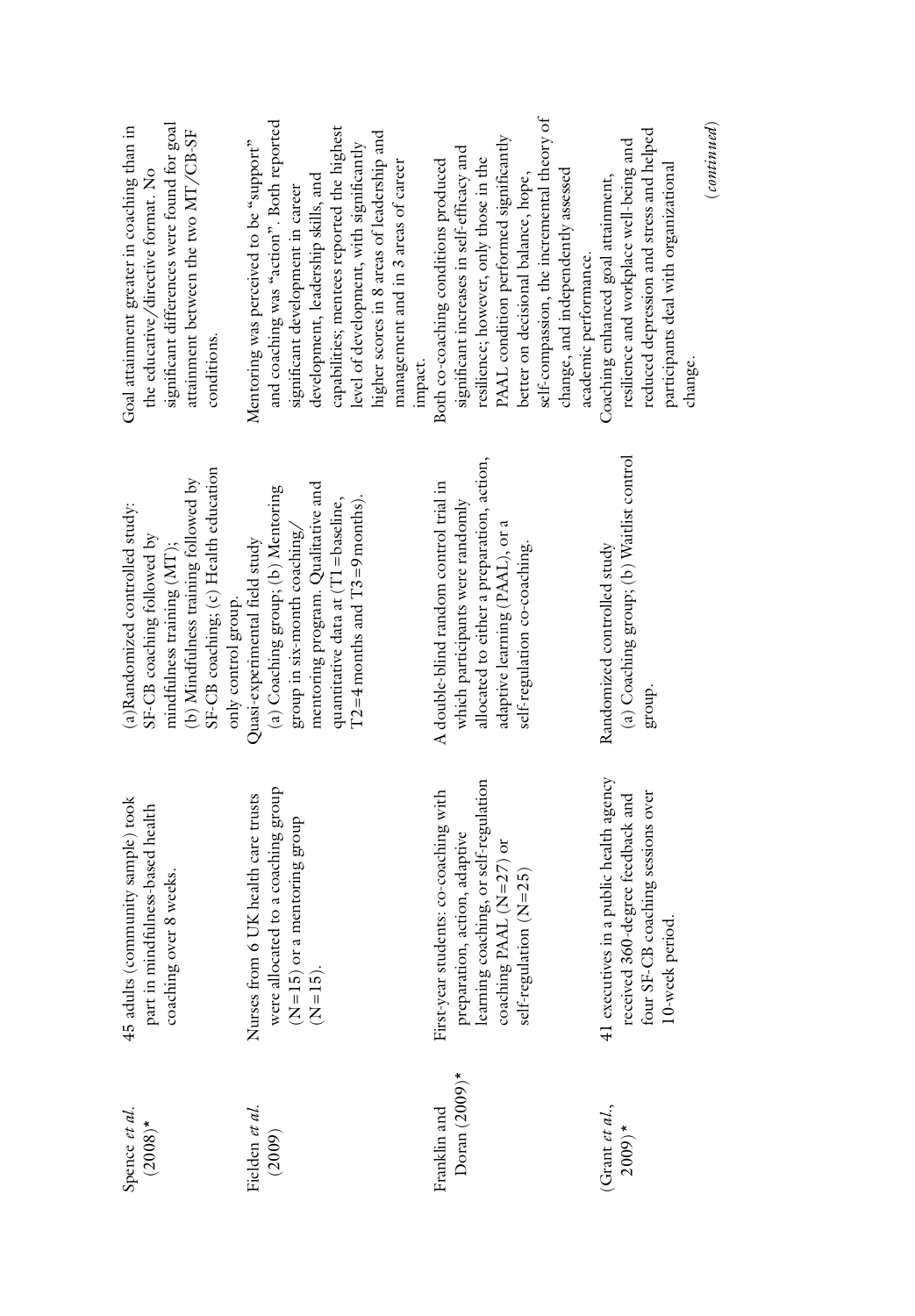| Table 2.1 (continued)                             |                                                                                                                                                                                                                                                  |                                                                                                                                   |                                                                                                                                                                                                                                                                                                                                                                                                                                                                     |
|---------------------------------------------------|--------------------------------------------------------------------------------------------------------------------------------------------------------------------------------------------------------------------------------------------------|-----------------------------------------------------------------------------------------------------------------------------------|---------------------------------------------------------------------------------------------------------------------------------------------------------------------------------------------------------------------------------------------------------------------------------------------------------------------------------------------------------------------------------------------------------------------------------------------------------------------|
| Study                                             | Intervention overview                                                                                                                                                                                                                            | Type of study                                                                                                                     | Key findings                                                                                                                                                                                                                                                                                                                                                                                                                                                        |
| Aust et al.<br>(2010)                             | intervention project with the goal of<br>Seven intervention units $(N=128)$ and<br>improving the psychosocial working<br>units ( $N=103$ ) of a large hospital in<br>seven non-randomized reference<br>Denmark participated in an<br>conditions. | (a) Coaching group; (b) Control group.<br>Quasi-experimental field study                                                          | changes in only 2 scales. Process evaluation<br>leadership. In comparison, the reference<br>implementation failed and that different<br>The decrease was most pronounced for<br>6 out of 13 work environment scales.<br>aspects of interpersonal relations and<br>group showed statistically significant<br>statistically significant worsening in<br>In the intervention units there was a<br>revealed that a large part of the<br>implicit theories were at play. |
| Cerni et al.<br>(2010)                            | using the MLQ (5X) questionnaire.<br>invited to rate their school principal<br>school staff in the 14 schools were<br>14 secondary school principals: all                                                                                        | Pre-test, post-test control-group<br>(a) Coaching group;<br>(b) Control group.<br>research design                                 | increase coachee's use of transformational<br>This study provides initial evidence that by<br>constructive thinking, it is possible to<br>creating changes to rational and<br>leadership techniques.                                                                                                                                                                                                                                                                |
| Grant et al.<br>$(2010)*$                         | coaching or a waitlist control group.<br>randomly assigned to either SF-CB<br>44 high school teachers were                                                                                                                                       | This study was both an experimental<br>(randomly assigned) and a WS<br>(pre-post) study.                                          | Participation in coaching was associated with<br>increased goal attainment, reduced stress<br>enhanced self-reported achievement and<br>and enhanced workplace well-being and<br>humanistic-encouraging components of<br>coaching group indicated that coaching<br>resilience. Pre-post analyses for the<br>constructive leadership styles.                                                                                                                         |
| Willenbrock<br>Kauffeld and<br>Lehmann-<br>(2010) | $employees (N=32 in each training)$<br>using behavioral and<br>Spaced and massed training are<br>outcome criteria; 64 bank<br>compared<br>group).                                                                                                | Quasi-experimental follow-up research<br>$employees (N=32$ in each training<br>design with a sample of 64 bank<br>group) is used. | improved key figures. Spaced training did<br>resulted in greater transfer quality, higher<br>Spaced rather than massed training practice<br>not surpass massed training in terms of<br>self-reports of sales competence and<br>transfer quantity.                                                                                                                                                                                                                   |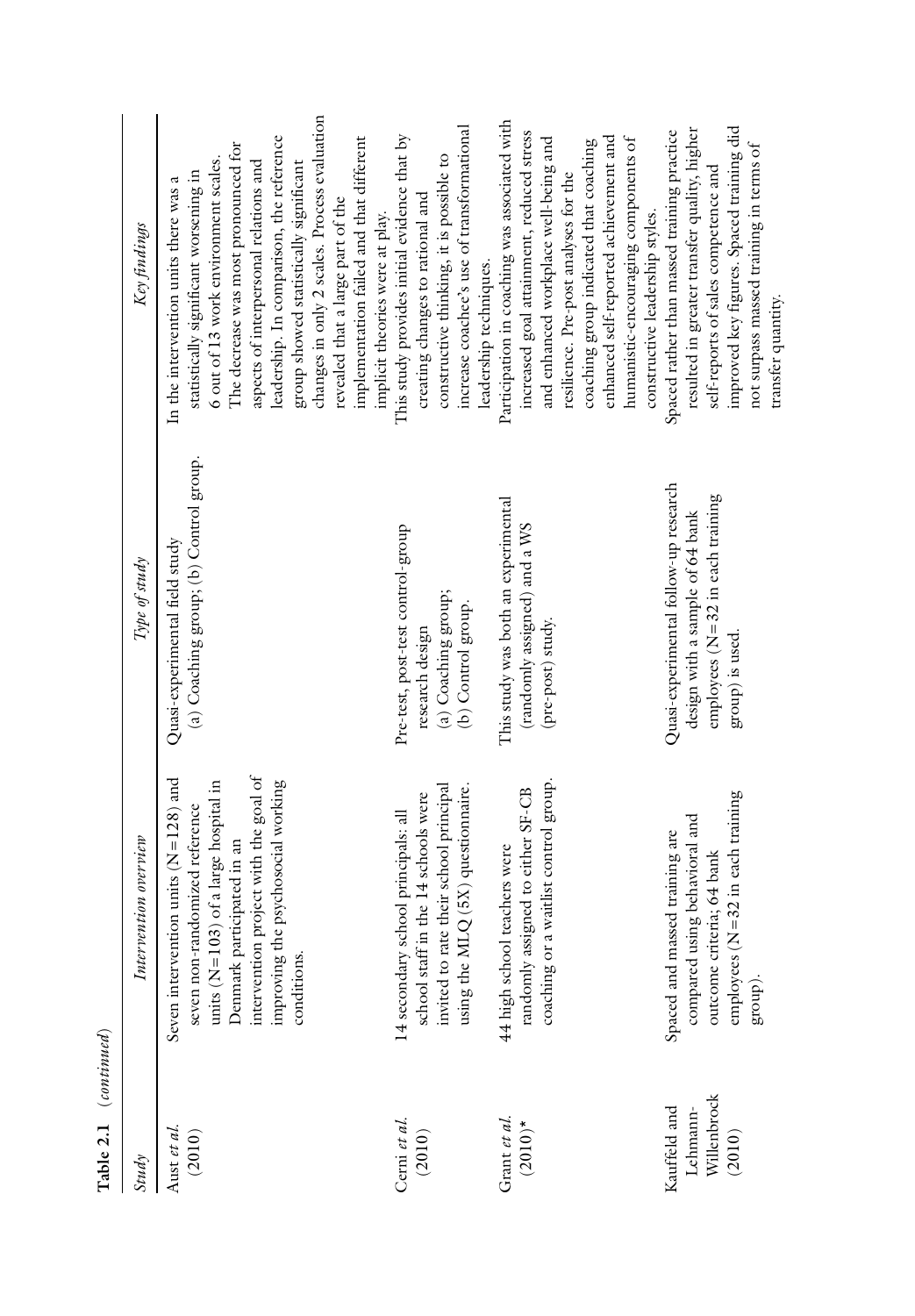| Kines et al<br>(2010) | 2 intervention groups are<br>Foremen in                               | A pre-post intervention-control design<br>with 5 construction work gangs: | Coaching construction site foremen to<br>include safety in their daily verbal |
|-----------------------|-----------------------------------------------------------------------|---------------------------------------------------------------------------|-------------------------------------------------------------------------------|
|                       | coached and given bi-weekly<br>feedback about their daily verbal      | foremen-worker verbal safety exchanges                                    | exchanges with workers has a significantly                                    |
|                       | safety communications with their                                      | (experience sampling method, $N=1693$                                     | positive and lasting effect on the level                                      |
|                       | workers.                                                              | interviews), construction site safety level                               | of safety, which is a proximal estimate                                       |
|                       |                                                                       | (correct vs. incorrect, $N = 22,077$ single                               | for work-related accidents.                                                   |
|                       |                                                                       | observations), and safety climate                                         |                                                                               |
|                       |                                                                       | $(7$ dimensions, $N=105$ questionnaires),                                 |                                                                               |
|                       |                                                                       | measured over 42 weeks.                                                   |                                                                               |
| Kochanowski           | Experimental group of managers                                        | Quasi-experimental field study                                            | Coaching significantly increased the use                                      |
| $eta$ (2010)          | received individual coaching several                                  | (a) Feedback plus coaching group;                                         | of collaboration with subordinates, but                                       |
|                       | weeks after attending a feedback                                      | (b) Feedback only control group.                                          | results for the other three "core" tactics                                    |
|                       | workshop. The control group of                                        |                                                                           | were mixed.                                                                   |
|                       |                                                                       |                                                                           |                                                                               |
|                       | managers also attended a feedback<br>workshop but did not receive the |                                                                           |                                                                               |
|                       |                                                                       |                                                                           |                                                                               |
| Leonard-Cross         | follow-up coaching.<br>Investigated the impact and process of         | The study used action research (Lewin,                                    | Participants that had received developmental                                  |
| (2010)                | developmental coaching evaluating                                     | 1946) and a quasi-experimental                                            | coaching ( $N = 61$ ) had higher levels of                                    |
|                       | coaching which took place over a                                      | method. Coachees and the comparative                                      | self-efficacy than the control group of                                       |
|                       | two-year period.                                                      | group of non-coached staff completed                                      | participants (N=57) who had not received                                      |
|                       |                                                                       | questionnaires.                                                           | coaching.                                                                     |
|                       |                                                                       |                                                                           |                                                                               |

Notes: SF-CB=solution-focused cognitive behavioral; \*=randomized controlled study. Notes: SF-CB = solution-focused cognitive behavioral; \* = randomized controlled study.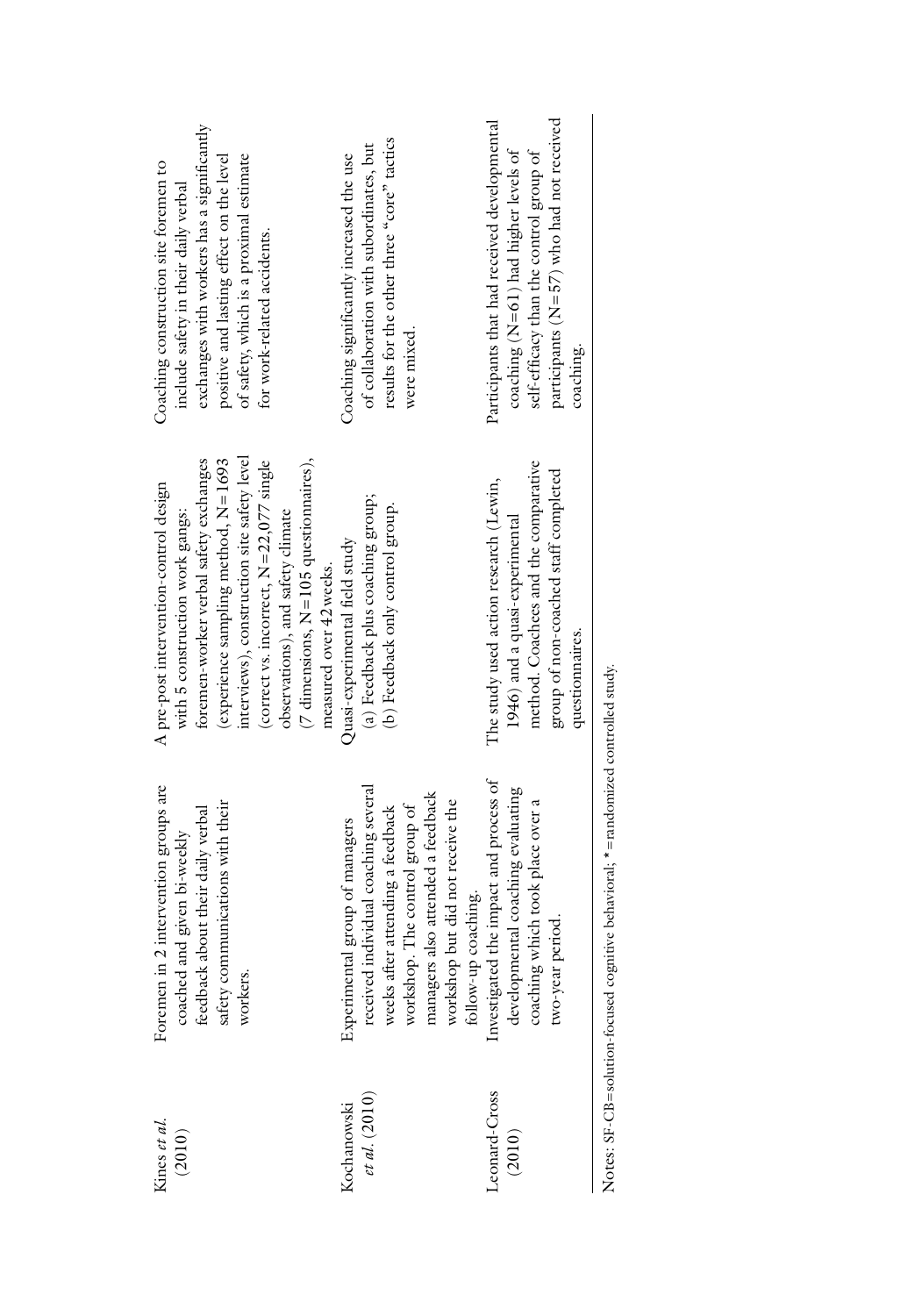executive that used established and validated self-report quantitative measures of anxiety (Beck and Steer, 1993 ), depression (Beck *et al*., 1996 ), and core self-evaluations (Judge *et al*., 2003 ), in addition to objective measures of sales performance, including the number of client leads, client loan interviews, loan applications, and number of loans approved each week. This case study of the efficacy of coaching serves as a useful case study exemplar of the blending of the psychological with the pragmatic in that the case reports both on quantitative psychological facets and workplace performance.

The second case study, that in many ways is the antitheses of the Libri and Kemp ( 2006 ) paper, is Freedman and Perry's ( 2010 ) qualitative report. This detailed and highly descriptive paper describes the development and trajectory of an initially non-voluntary shadow coaching and consulting engagement with a somewhat reluctant client in the nuclear industry. The case study explores the efficacy of coaching from both the coach's and the client's perspective, and the paper is somewhat unusual in that both coach and client jointly contributed to its writing. This paper gives the reader detailed insight into the actual process of shadow coaching and consulting, including access to the cognitive and emotional responses of both the coach and client, and in this way sheds light on inner workings of the executive coaching relationship. From the perspective of Freedman and Perry's (2010) paper, investigation of the efficacy of coaching is more than just reports of coaching outcomes or goal attainment.

Such narrative accounts of the coach's and client's internal process provide valuable information about the efficacy of coaching from a completely different perspective to that offered by numerical data, and are of great value to those seeking such insights. However, they do not allow us to make more generalized evaluations of the efficacy of coaching or compare results between different coaching interventions. For that type of evaluation we need to turn our attention to group-based evaluations of the efficacy of coaching.

#### **Within-subject Outcome Research**

Within-subject studies are those that compare the impact of coaching on a group of individuals. The group was assessed before and following the coaching interventions. The 74 within-subject studies published to January 2011 represent the largest single groupbased methodological approach to quantitative empirical coaching research. This group of studies into the efficacy of coaching cover a wide range of issues including: workplace coaching to reduce waste (Sergio, 1987 ); improvement in managers' leadership skills as a result of feedback and coaching (Conway, 2000 ); the impact of life coaching on goal attainment, insight and mental health (Grant, 2003 ); the use of team coaching in supporting team reflection and learning in global research and development project teams (Mulec and Roth, 2005 ); the cognitive and behavioral flexibility in executives who received coaching (Jones *et al*., 2006 ); the attainment of organizational quota and personal goals within an army recruiting organization (Bowles *et al*., 2007 ); changes in leadership competencies and learning agility amongst senior executives in the IT industry (Trathen, 2008 ); increases in measures of operational and fiscal performance in medical settings (Bacigalupo *et al.*, 2009) and the impact of peer coaching on well-being amongst psychology undergraduate students (Short *et al.*, 2010).

Of particular interest in the group of within-subject studies is Solansky's ( 2010 ) evaluation of two key leadership development program components. This paper is of interest to those concerned with the development of the literature base on the efficacy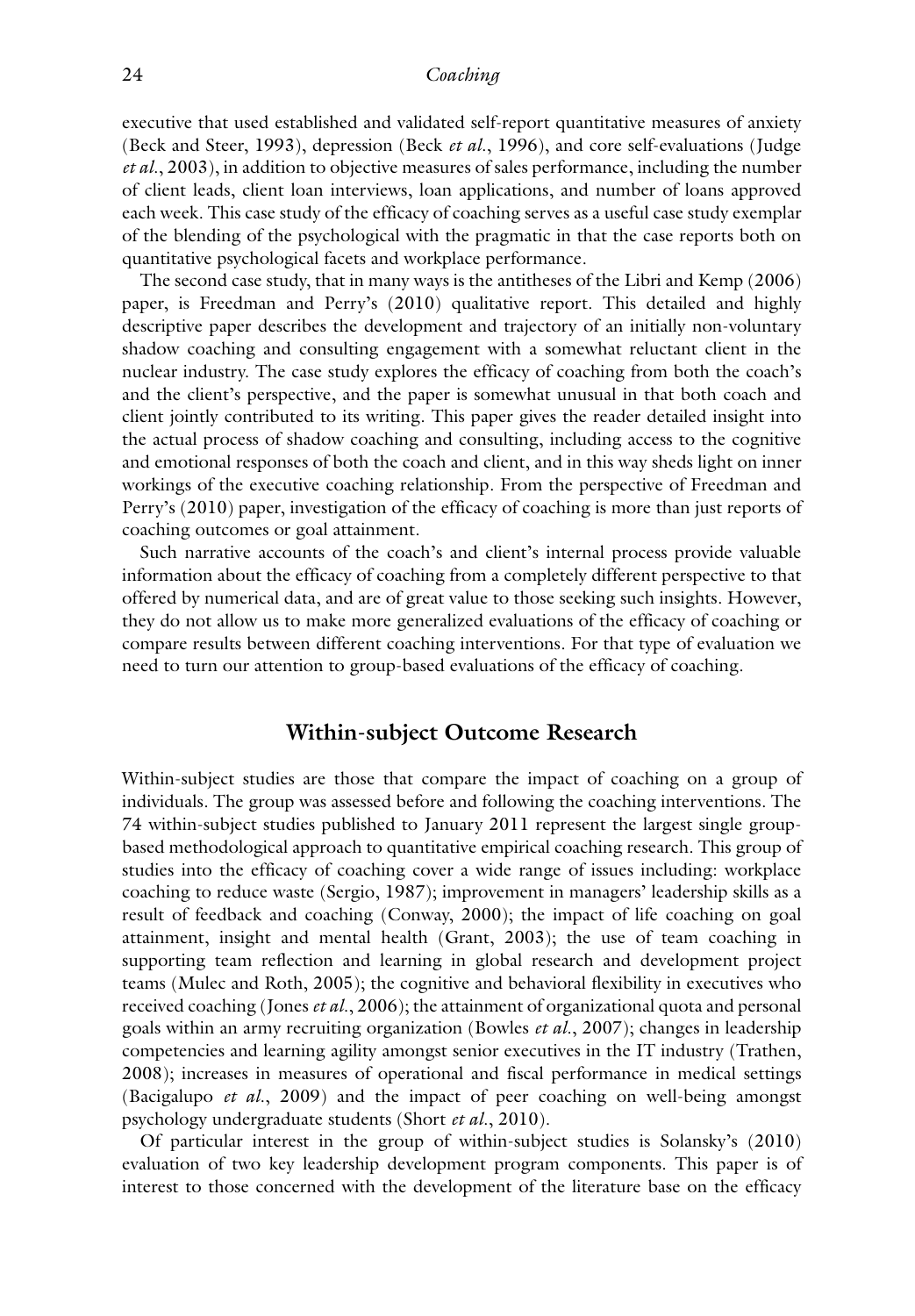of coaching as it is one of few coaching-related empirical papers published in a top-tier academic journal. To date, the vast majority of coaching research has been published in second-or third-level journals. Whilst the level of prestige accorded to a journal by an elitist section of the academic community may have little or no relevance for the vast majority of readers interested in coaching, the small but increasing number of coaching publications in top-tier journals indicates that coaching as a human change methodology is finding increasing acceptance within the academic community. To the extent that such publications are an indicator of the increasing recognition of coaching as a valid approach to facilitating human change, this trend is welcome and it is hoped it will continue.

Within-subject studies can provide useful quantitative data and allow for the use of inferential statistics, provided that the studies are well designed and use validated and reliable measures. However, by comparing the results of the intervention to a matched group that did not receive coaching, a between-subject design can give greater assurance that the results are due to the coaching intervention itself, and not to some broader influence such as the mere passage of time or changes in, for example, workplace culture or environment. The use of random assignment to a coaching or non-coaching control group means greater control over extraneous, individual differences, and gives some sections of the coaching community and interested onlookers greater comfort in the certainty of reported coaching efficacy.

#### **Between-subject and Randomized Controlled Studies**

Conducting evaluations of real-life coaching intervention is a complex and time consuming process. Recruiting participants, managing the process of collecting data, organizing the coaches and coachees, and ensuring that there is a broad consistency in the way that the actual coaching is conducted presents unique and difficult challenges. These are made particularly complicated when the coaching is conducted in organizational settings where there are often competing political or operational agendas, and the structure and priorities of the organization may change substantially over the course of the coaching engagement.

It is thus not surprising that there are few between-subject studies in the coaching literature. As of January 2011 in the PsycINFO database there are only 25 published between-subject studies and only 14 of those used randomized controlled designs. The 14 randomized controlled studies of coaching that have been conducted to date indicate that coaching can indeed improve performance in various ways.

Four of these fourteen studies have been in the medical or health areas of work. Taylor ( 1997 ) found that solution-focused coaching fostered resilience in medical students. This study appears to be the first reporting on the impact of solution-focused coaching. Solution-focused approaches parallel the aims of appreciative inquiry (Cooperrider *et al*., 2000 ), in that solution-focused coaching focuses specifically on the individual's strengths and goals, rather than taking a reductionist, diagnostic approach.

Gattellari *et al.* (2005) found that peer coaching by general practitioners improved the coachee's ability to make informed decisions about prostate-specific antigen screening. Miller *et al.* (2004) found that coaching with feedback was superior to training-only conditions, in a program designed to help clinicians learn motivational interviewing skills. Spence *et al.* (2008) found that goal attainment in a health coaching program was greater in the coaching condition when compared to an education-only intervention.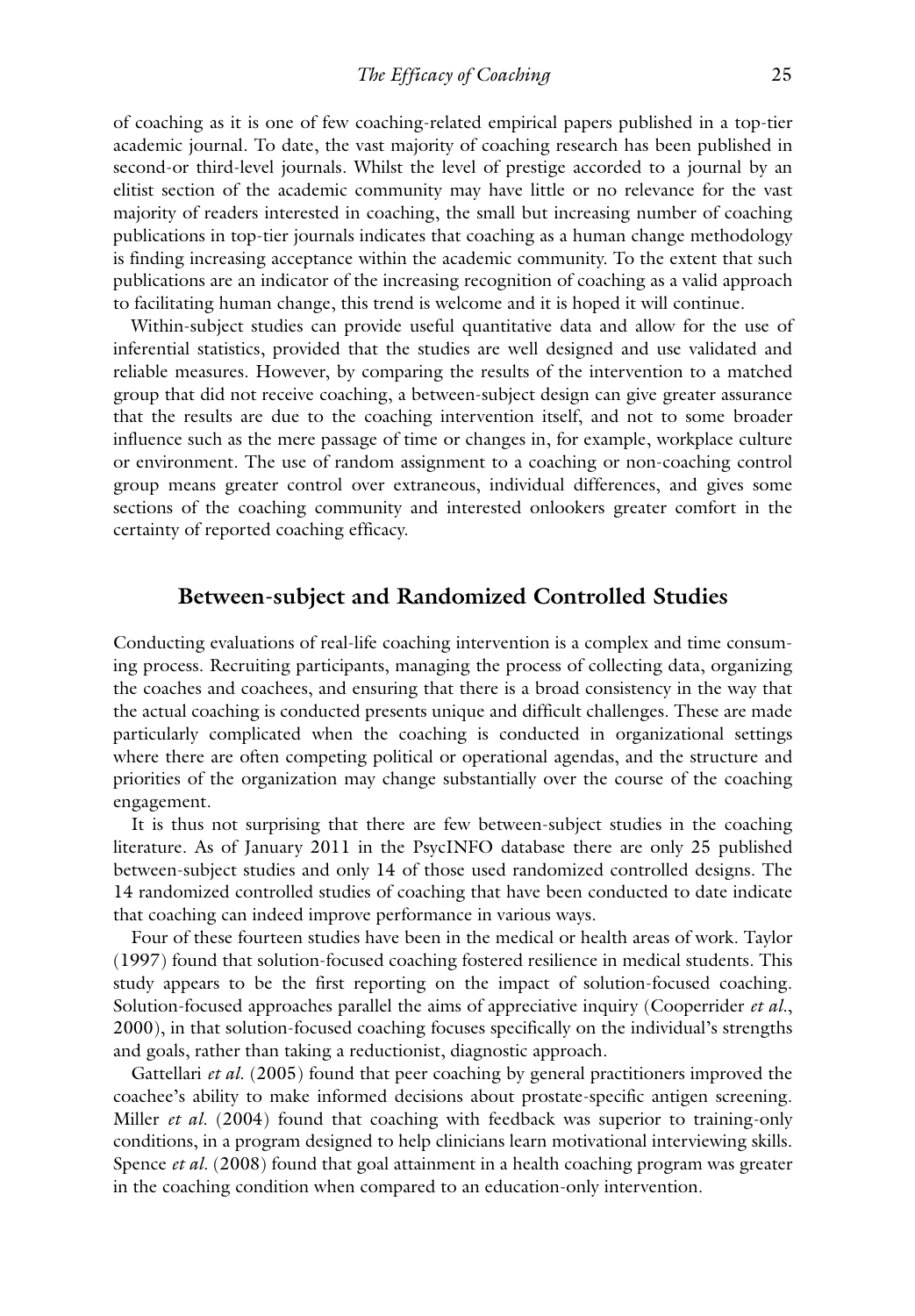Four outcome studies have been in the life (or personal) coaching domain with community samples and with students. These have indicated that coaching can improve or indeed facilitate goal attainment and reduce anxiety and stress (Grant, 2003 ), enhance psychological and subjective well-being (Green *et al*., 2006 ; Spence and Grant, 2007 ) and resilience, while reducing depression, stress, or anxiety (Green *et al*., 2007).

There have been only two randomized controlled studies of workplace coaching. Deviney (1994) examined the efficacy of supervisors acting as internal workplace coaches, finding no changes in supervisors' feedback skills following a multiple-rater feedback intervention and coaching from their managers over nine weeks. The reason for this is not clear, but it may be because the training processes for giving the supervisors' workplace coaching skills was not effective. The difficulties of developing managers' coaching skills is well-recognized (Grant, 2010).

Duijts *et al.* (2008) examined the effectiveness of coaching as a means of reducing sickness absence due to psychosocial health complaints and on well-being outcomes and found that coaching led to significant improvements in health, life satisfaction, burnout, and psychological well-being, but found no improvement in self-reported sickness absence, concluding that coaching can enhance the general well-being of employees. There has been only one randomized controlled study of the effectiveness of executive coaching, with participants receiving 360-degree feedback followed by four sessions of executive coaching. The coaching was found to improve goal attainment, increase resilience, and reduce stress and depression (Grant *et al*., 2009 ).

For some observers the small number of randomized controlled outcome studies may be considered to be the major shortcoming in the literature on coaching efficacy. Although the data obtained from quantitative, randomized, controlled outcome studies cannot provide the rich detailed insights afforded by well-written qualitative case studies (e.g., see Peterson and Millier, 2005 ), and many might contest their practical utility, they are currently held to be the "gold standard" in quantitative outcome research (for discussion on this issue in relation to coaching see Cavanagh and Grant, 2006 ). Certainly there is a considerable section of the coaching and general scientific community that sees randomized controlled studies as essential for establishing the credibility of coaching interventions, and in this author's view such research indeed provides one extremely important part of the foundation for an evidence-based approach to coaching.

However, in real-life coaching research, unlike laboratory-based studies or clinical drug trials, genuine randomized allocation to intervention or control is often extremely difficult, if not impossible. Because of these difficulties many coaching outcome studies have used single group, pre-post, within-subject designs (e.g., Grant 2003 , Jones *et al*., 2006; Olivero et al, 1997; Orenstein, 2006).

There have been a number of quasi-experimental studies that have used pre-test and post-test comparisons with non-randomized allocation to a coaching or control group. Miller (1990) examined the impact of coaching on transfer of training skills, but the drawing of conclusions was restricted by a high rate of participant drop out: 91 participants began the study but only 33 completed the final measures. Gyllensten and Palmer ( 2005 ) found that, compared with a no-coaching control group, coaching was associated with lower levels of anxiety and stress. Evers *et al.* (2006) found that executive coaching enhanced participants' self-efficacy and their beliefs in their ability to set personal goals, but they did not measure actual goal attainment. Barrett ( 2007 ) used a quasi-experimental, modified post-test only control group design, finding that group coaching reduced burnout but did not improve productivity.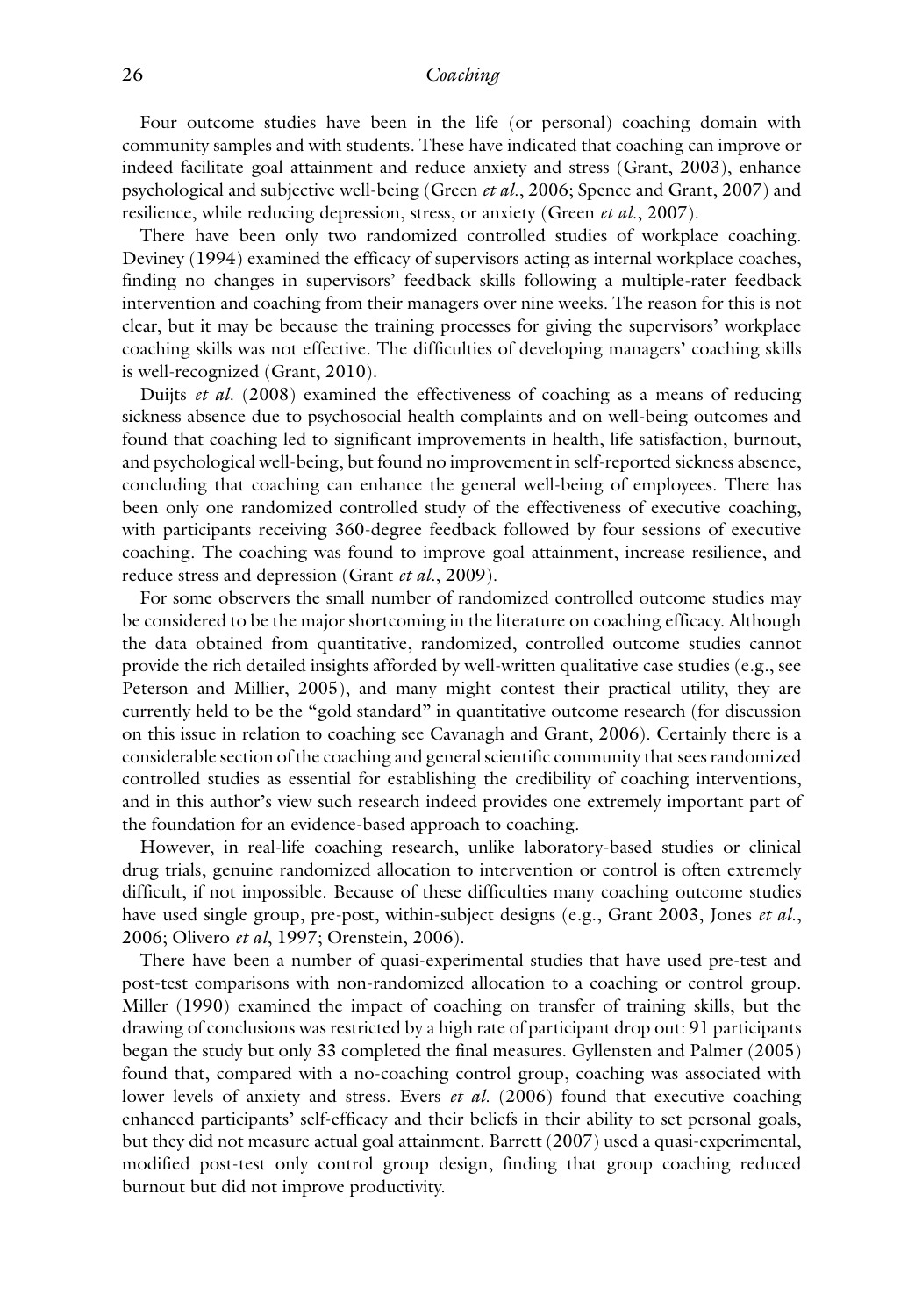In an interesting use of workplace coaching to improve safety in the building industry, Kines *et al.* (2010) found that coaching construction site foremen to include safety in their daily verbal exchanges with workers had a significant positive and lasting effect on the level of safety. Kochanowski *et al*. ( 2010 ) compared a feedback only group with a feedback plus coaching group of managers on a leadership development program, finding that coaching significantly increased the use of collaboration with subordinates. Recent research also includes quasi-investigations into the differential effects of spaced versus massed training and coaching strategies, finding that spaced rather than massed training practice resulted in greater transfer quality, higher self-reports of sales competence and improved key performance criteria (Kauffeld and Lehmann-Willenbrock, 2010).

# **Longitudinal Studies: Is Coaching Effective Over Time?**

In order to truly assess the efficacy of coaching interventions we need to know if any reported effects maintain over time. However, thus far there have been very few longitudinal studies. The few that have been conducted indicate that coaching can indeed produce sustained change.

In a 12-month follow-up, Miller *et al*. ( 2004 ) found coaching with feedback was superior to training-only conditions in maintaining clinicians' interviewing skills. Green *et al*. ( 2006 ) found that gains from participation in a ten-week solution-focused cognitive-behavioral life coaching were maintained at a 30-week follow-up. Using an A-B-A-B design in a signal subject case study with an 18-month follow-up, Libri and Kemp ( 2006 ) found that cognitive-behavioral coaching enhanced sales performance and core self-evaluations.

#### **Gauging Efficacy Through Measuring Outcomes of Coaching**

It would appear from this review that coaching outcome research, as a relatively new area of empirical study, is progressing through the "natural" stages of research development, from descriptive or qualitative case studies, through to quantitative within-subject studies, and on to quasi-experimental and randomized, controlled between-subject designs. Indeed, the 234 outcome studies published between 2000 and January 2011 provide a useful foundation for future research and are indicative of the emergence of an evidence base for coaching, and the amount of research is increasing over time.

However, a major potential problem for the development of a coherent body of knowledge about the effectiveness of coaching, and further establishment of an evidencebased framework for coaching, is the fact that there is little consistency in the use of outcome measures in coaching research. Indeed, the lack of consistency could prove to be a significant barrier to the development of an evidence base for coaching, and could even possibly lead to the decline of a coherent coaching literature as onlookers struggle to make sense of a potentially amorphous mass of data.

For example, in relation to executive coaching, the topics addressed within the coaching interventions vary widely and include interpersonal skills, stress management, strategic thinking, time management, dealing with conflict, leadership and management styles, delegation, staffing issues, as well as sales or financial performance (Bono *et al*., 2009 ). Not surprisingly the ways such goals are measured also vary considerably. However, there is considerable variation between studies in the use of outcome measures, which makes it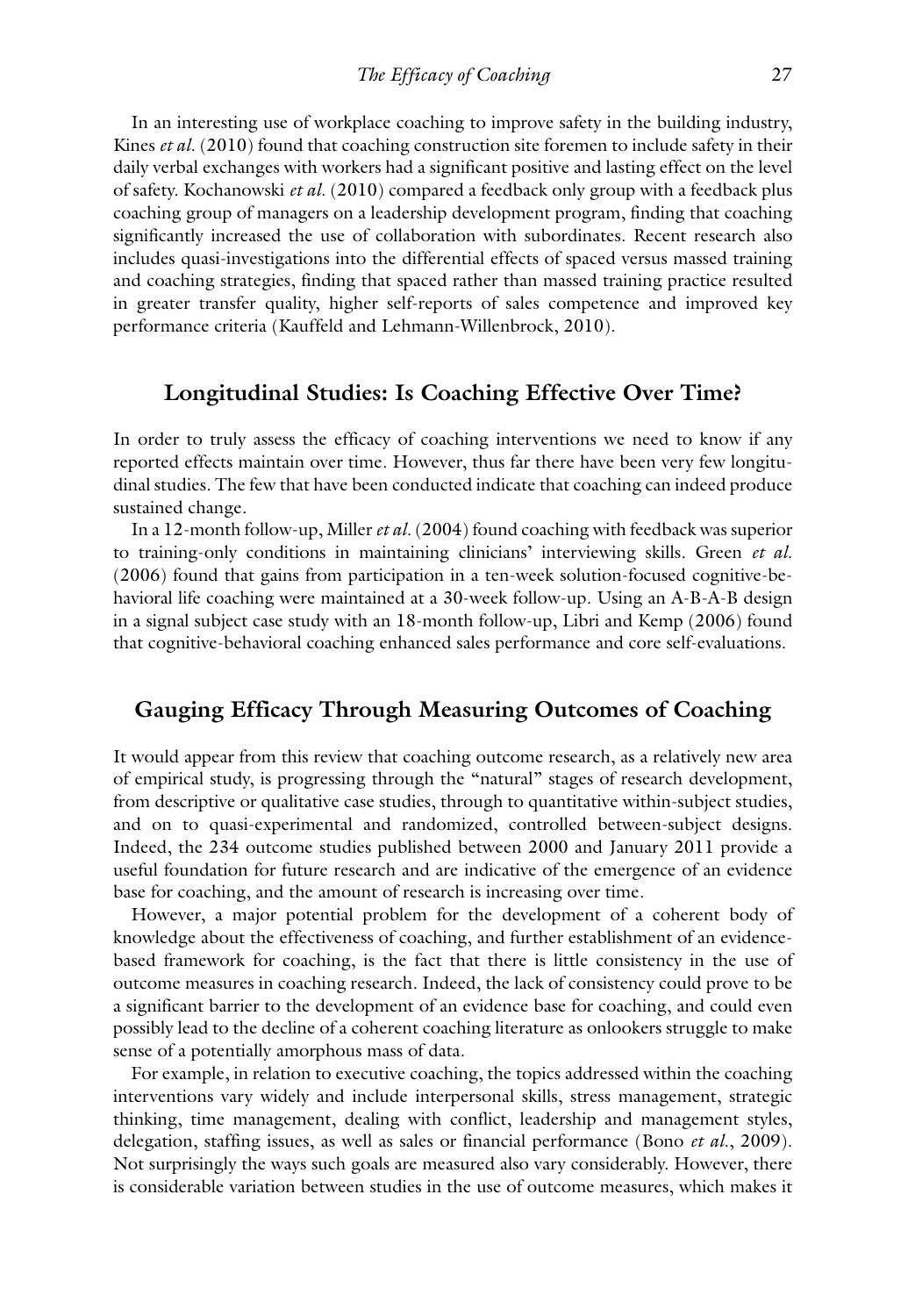very difficult to draw meaningful comparisons between studies, and this is an important issue that researchers into coaching will need to address if a coherent body of knowledge about coaching efficacy is to be developed over time.

An overview of the outcome literature in executive and workplace coaching illustrates the diversity of variables used to measure the outcome of executive coaching. The following are some representative examples of outcome measure from the literature.

#### **Executive Coaching Efficacy Measures**

Peterson (1993) provides a valuable example of how to develop coaching assessments to suit the idiosyncratic goals of individual coaching clients. Peterson used multiple customized rating inventories and rating scales based on each coachee's individual training objectives, and drew data from a number of raters to assess the effectiveness of an individualized coaching program for managers and executives. Steinbrenner and Schlosser (2011) and Orenstein (2006) have reported on the use of similar techniques.

Not surprisingly in executive coaching, customized surveys targeting the specific goals of the coaching intervention, and reports completed by the coachee, their managers, or peers form the largest single group of outcome measures in executive coaching outcome research. For example, Jones *et al*. ( 2006 ) developed a customized self-report inventory based on aspects of transactional and transformational leadership (Bass and Avolio, 1994 ), and self-reported measures of managerial flexibility. Although in this case such measures were theoretically grounded, no reliability or validity data (beyond face validity) was reported – a common shortcoming in much of this literature. Olivero *et al*. ( 1997 ) used behavioral, task-specific outcome measures (the timely completion of patient evaluation forms), to assess the relative impact of training and coaching, reporting that coaching and training combined was more effective than training alone. Gravel (2007) investigated the efficacy of executive coaching workshops with high school principals using customized surveys assessing time spent on administrative tasks and overall job satisfaction.

Given that most executives and senior managers participate in 360-degree assessments, and that such assessments are frequently used at the beginning of a coaching assignment in order to define the coaching goals (Coutu and Kauffman, 2009 ), it is surprising that more outcome studies do not use 360-degree assessments or validated leadership style assessments as outcome measures. Of those that did, Kampa-Kokesch and Anderson (2002) used the Multi-factor Leadership Questionnaire (MLQ; Bass and Avolio, 1990), a well-validated and widely-used leadership assessment tool (Lowe *et al.*, 1996), to assess changes in leadership style. However, only coachees' self-ratings were taken following the coaching program – probably due to the complexity of conducting follow-up research with non-participants (Grant *et al.*, 2010).

Thach (2002) used a customized 360-degree feedback tool which drew on previously validated items to assess the impact of executive coaching, collecting ratings from the coachees themselves, their mangers, and their direct reports, finding that coaching increases leadership effectiveness. Moving beyond merely assessing outcomes, Thach ( 2002 ) also conducted a number of additional analysis including exploring and reporting positive correlational relationships between the number of coaching sessions attended and increases in self-reported leadership effectiveness, giving possibly useful insights into some of the mechanisms underpinning effective coaching.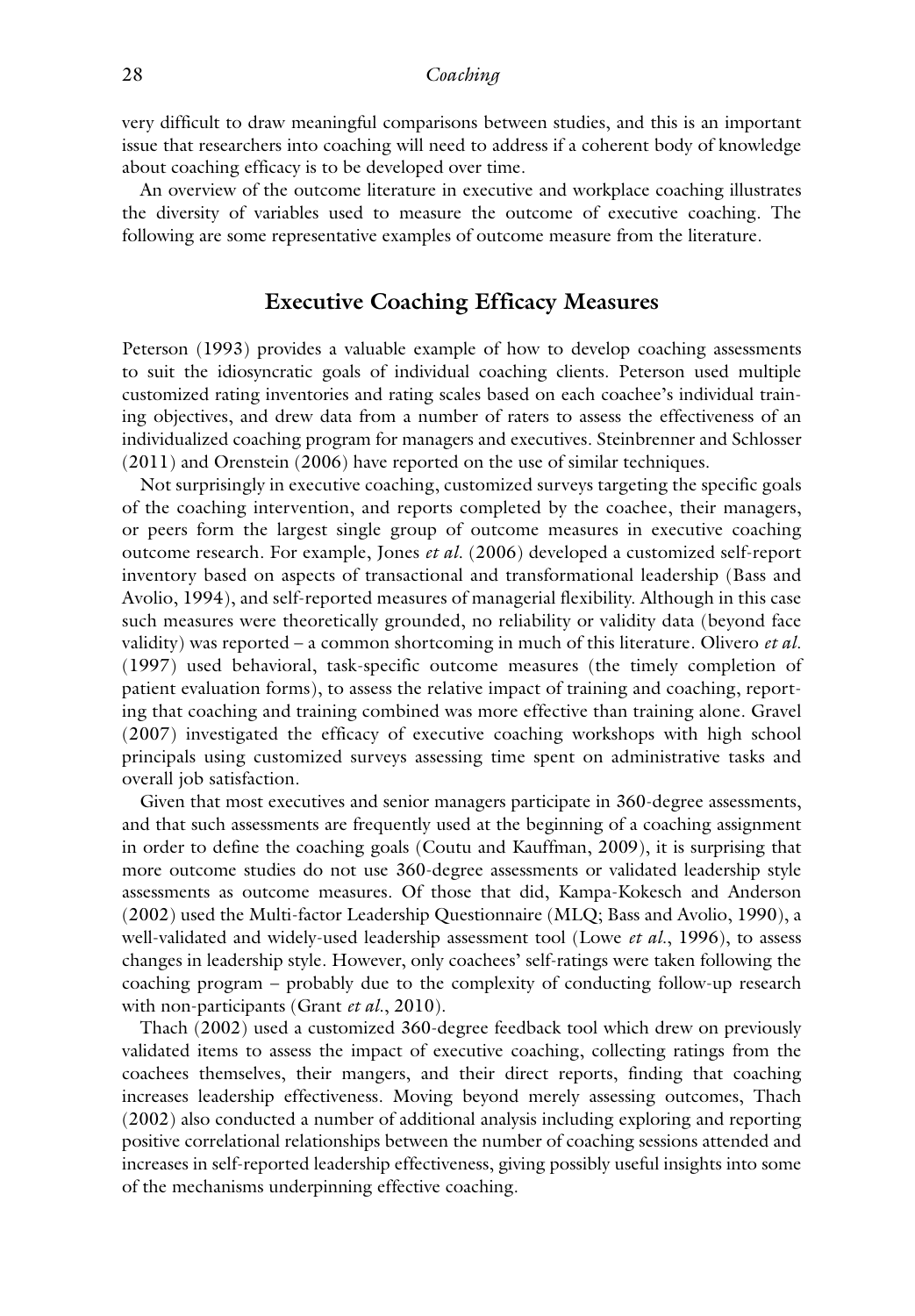Also exploring both outcomes and the mechanisms underpinning effective coaching, Trathen ( 2008 ) used Choices Architect *®*, a research-based 360-tool designed to measure learning agility (Lominger, 2009), collecting data from both participates and their managers before and after coaching, finding a meaningful and significant association between changes in leadership competences and learning agility among those participating in executive coaching.

In a randomized controlled study of executive coaching in the health industry Grant *et al.* (2009) reported on the use of the Human Synergistics Life Styles Inventory (LSI; Lafferty, 1989 ) for 360-degree feedback, and on the use of the Depression, Anxiety and Stress Scale (DASS; Lovibond and Lovibond, 1995 ), and the Workplace Well-being Index (WWBI; Page, 2005 ) for assessment of the impact of coaching on individual participants' mental health. For an assessment of the impact of coaching on goal attainment Grant *et al*. ( 2009 ) used goal attainment scaling (see Spence, 2007 ), a process in which participants set personal goals and rate their goal progression before and after the coaching intervention. Coaching was associated with improved outcomes on all these measures.

More recently Cerni et al. (2010) used a pre-test, post-test control-group research design to assess the impact of a ten-week coaching intervention program based on cognitive-experiential self theory on transformational leadership among 14 secondary school principals using the MLQ (Bass and Avolio, 1990 ), finding a significant difference between the pre-test and post-test scores for the intervention group, as rated by their school staff, whereas the control group remained unchanged. Cerni *et al*. ( 2010 ) reported qualitative findings indicating that school principals in the intervention group became more reflective about their thinking processes and leadership practices.

However, although the aforementioned studies that have employed 360-degree feedback assessments show that such assessment is indeed a viable outcome measure in coaching, it is nevertheless true that one key barrier to the common use of 360-degree assessments, as an assessment of the efficacy of coaching interventions, is that the collection of such data pre- and post-coaching intervention is often an extremely time consuming and challenging process, involving coordinating time-poor employees and senior executives at multiple time points. Nevertheless, when reliable and well-validated 360-degree tools are used appropriately, such research can provide important standardized data about the efficacy of coaching that is important for the advancement of coaching. It is recommended that far more research be conducted long these lines.

#### **Workplace and Personal Coaching Measures**

A similarly diverse pattern is evident in the outcome literature on workplace coaching with non-executive employees. It is also notable that a number of these studies have employed objective outcome measures, important indices in assessing the efficacy of coaching interventions. For example, Sergio ( 1987 ) reported on a workplace coaching intervention aimed at modifying six specific behaviors of 24 male forming-machine operators in a mid-sized fastener manufacturing organization with the outcome measures being actual observed behaviors, and most importantly, a reduction in actual wasted material.

Another interesting study that used actual observable behaviors as a measure of the efficacy of workplace coaching was Kines *et al*. ( 2010 ) who explored the use of coaching to improve safety behaviors on construction sites. Foremen were coached to increase the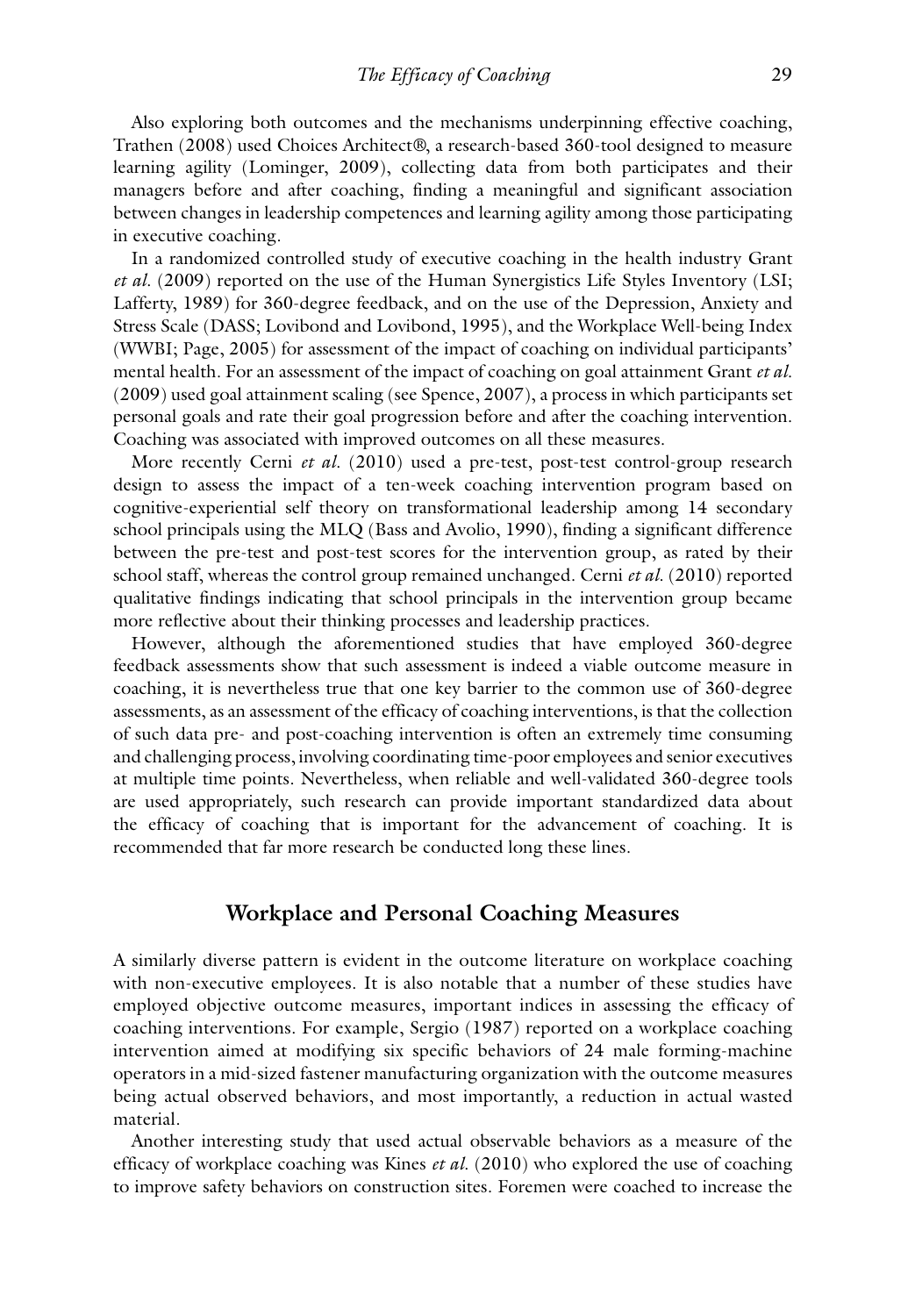number of times that they included safety-related comments in their day-to-day dealings with construction site workers. The foremen set specific personal goals about the number of times they wished to refer to safety behaviors in their interactions with workers, and the foremen then received bi-weekly feedback and coaching on their actual performance. Compared to control groups the coaching condition increased safety on a number of observable measures, including the number of times workers reported having had a safety-related conversation with their foreman, observed safety performance, and the authors concluded that feedback-based coaching to construction site foremen regarding the content of their daily verbal exchanges resulted in significant increases in workers' safety performance and the physical safety level of the work site.

Also exploring the effect of coaching on objective measures of performance in university students, Franklin and Doran (2009) conducted a well-designed, double-blind, random, control trial in which participants were randomly allocated to either a preparation, action, adaptive learning (PAAL) coaching condition, or to a self-regulation co-coaching program with blind assessment of subsequent academic performance – an objective behavioral measure of the efficacy of the coaching intervention. A third no-treatment condition was used for additional comparison and control of expectancy effects. Participants in both coaching conditions reported significant improvements in self-efficacy and resilience, but only those in the PAAL condition experienced significant increases in decisional balance, hope, self-compassion, and belief in the incremental theory of change. Moreover, participants in the PAAL condition experienced significantly greater increases in six of the seven dependent variables than participants in the self-regulation condition. Relative to the no treatment control group, PAAL participants performed 10 percent better in independently assessed academic performance, whereas those in the self-regulation coaching condition only performed 2 percent better.

Other workplace coaching studies have used self-reported measures of workplace performance and mental health to good effect. Duijts *et al*. ( 2008 ) conducted a randomized controlled study into the impact of coaching on employees' sickness absence due to psychosocial health complaints and on the general well-being of employees using self- reported measures including the Short Form Health Survey (Ware and Sherbourne, 1992), the General Health Questionnaire (Koeter and Ormel, 1991 ), the Dutch Questionnaire on Perception and Judgment of Work (Veldhoven and Meijmen, 1994), and the Dutch version of the Maslach Burnout Inventory (Schaufeli and Dierendonck, 2000), which are all well-validated measures.

In a quasi-experimental study examining the impact of workplace coaching on mental health with finance industry employees, Gyllensten and Palmer (2005) used the DASS (Lovibond and Lovibond, 1995) as an outcome measure and found that levels of anxiety and stress had decreased more in the coaching group compared to the control group, and were lower in the coaching group compared to the control group at the end of the study.

Evers *et al.* (2006) report on an executive coaching intervention with managers of the US federal government using self-report measures of self-efficacy beliefs and outcome expectancies that were linked to three central domains of functioning: setting one's own goals, acting in a balanced way, and mindful living and working.

Comparing the relative impact of a feedback workshop with attendance at the workshop followed by coaching sessions, Kochanowski *et al.* (2010) found that coaching significantly increased manager's use of collaboration with subordinates, which was assessed using the Influence Behaviour Questionnaire (IBQ; Yukl *et al*., 2008 ) which measures 11 proactive influence tactics.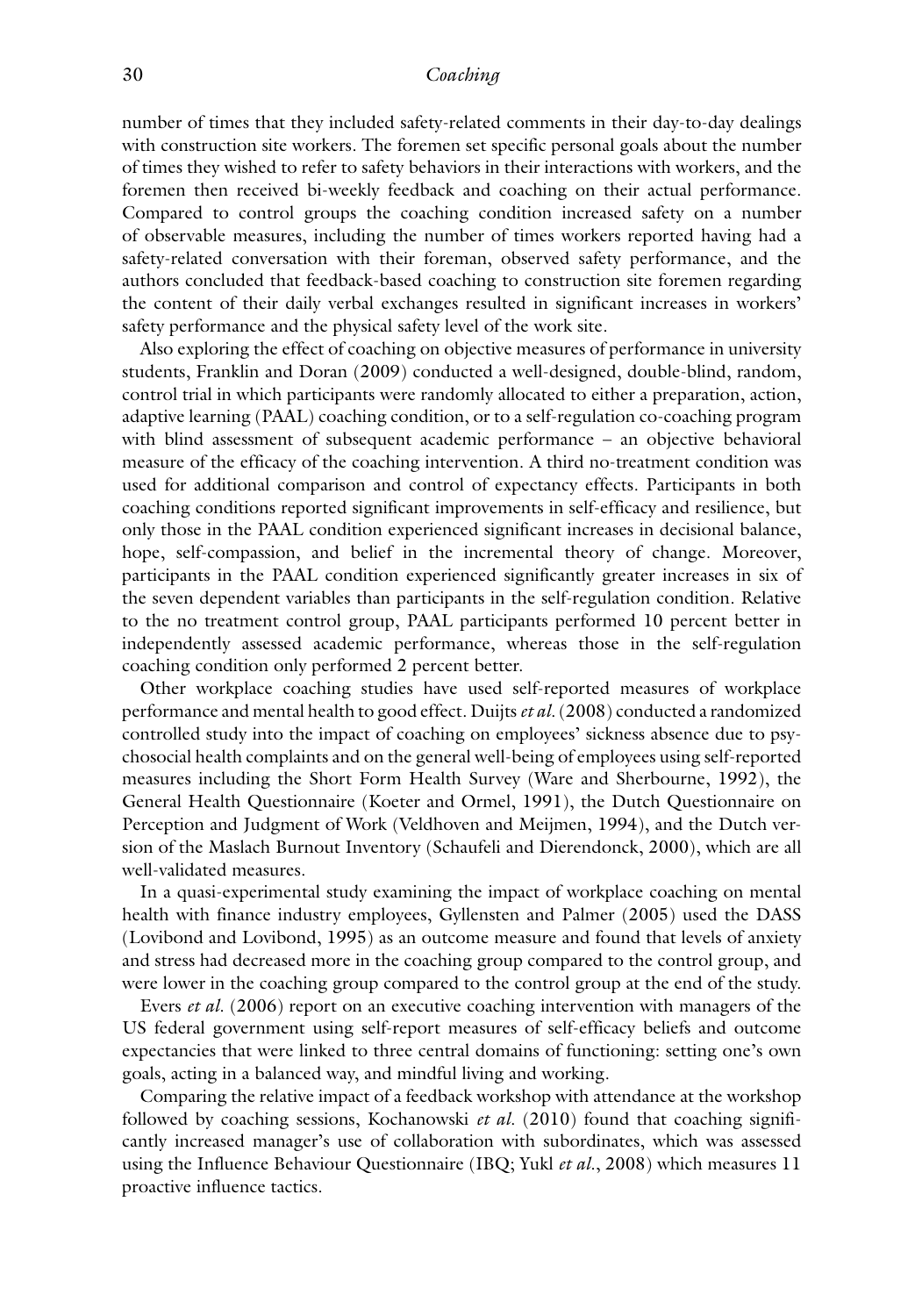In relation to coaching in non-workplace settings, the outcome measures used to assess the efficacy of coaching interventions have been similarly varied and have included personality inventories (Norlander, 2002), students' well-being (Short *et al.*, 2010), improvement of techniques in Aikido (Negi and Shimamline, 2010 ), goal self-concordance (Burke and Linley, 2007 ), and body mass index (Zandvoort *et al*., 2009 ), as well as measures of mental health (Spence and Grant, 2007 ), well-being (Green *et al*., 2007), and self-refection and insight (e.g., Grant, 2008 ).

The observed extensive variations in outcome measures is to be expected given that coaching is a highly individualized human change methodology and is used in a wide range of contexts. Coaching outcome measures are purposefully aligned with individual client's goals; thus, it is inevitable that outcome measures will vary considerably between studies. However, as previously mentioned, the idiosyncratic use of measures means that it is difficult for a coherent body of knowledge to develop over time. For such a body of knowledge to develop we need to augment the idiosyncratic measures necessary to assess the efficacy of specific coaching engagement with common standardized, validated, and psychometrically reliable measures (Passmore, 2008 ).

# **Using Validated Measures to Assess Efficacy: Mental Health and Goal Attainment**

It is surprising that few studies have used commonly-available, well-validated measures of mental health and well-being given that coaching is frequently promoted as being effective as a means of enhancing both goal attainment and well-being (e.g., Levine *et al*., 2006 ; Passmore and Gibbes, 2007). This is despite the fact that there are many such measures designed for use in non-clinical populations. Such measures include the Depression, Anxiety and Stress Scale (Lovibond and Lovibond, 1995 ), the Psychological Well-being Scale (Ryff and Keyes, 1996), the Satisfaction With Life Scale (Diener *et al.*, 1985), and the Cognitive Hardiness Scale (Nowack, 1990).

Coaching is a goal-orientated change methodology. Thus, goal attainment is an important outcome measure in coaching. However, few outcome studies have used goal attainment scaling as a measure of coaching efficacy. Goal Attainment Scaling (GAS) techniques offer a useful methodology for measuring goal progression towards predetermined objective success benchmarks. For a comprehensive discussion of the use of GAS in coaching see Spence ( 2007 ). The broader use of GAS could provide a means of making comparisons between studies and its use in coaching efficacy research would significantly help to further build a coherent body of knowledge about the efficacy of coaching. GAS would also help address the serious limitations of the few studies that have examined return on investment (ROI) in coaching using subjective post-coaching ratings of success (e.g., McGovern *et al*., 2001 ).

# **Is Return on Investment a Reliable Measure of Coaching Efficacy?**

Return on investment is often presented as being the most important indicator of coaching efficacy in organizational coaching contexts. Return on investment data is calculated using metrics such as growth in sales, market share, or organizational profitability, and is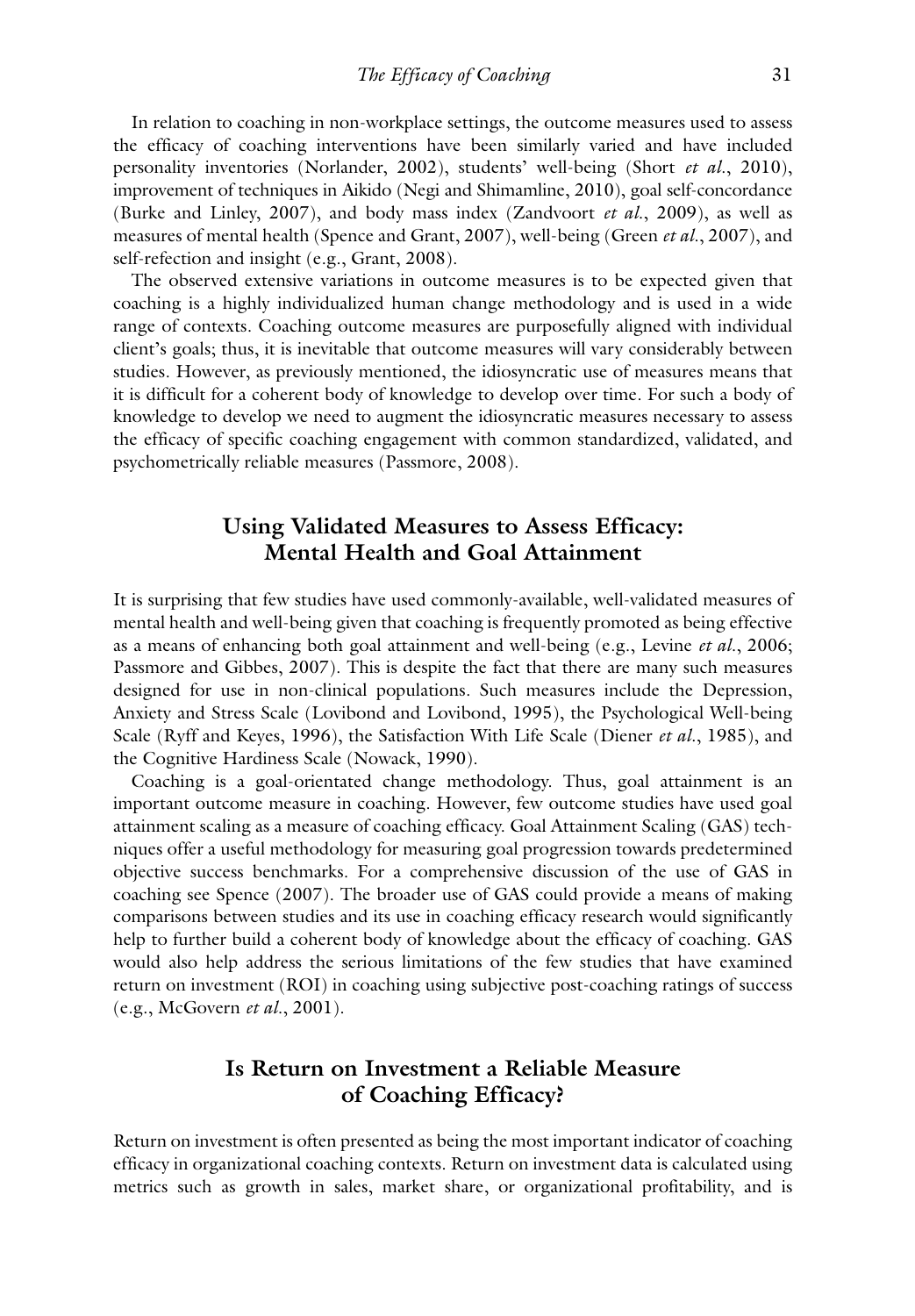frequently used by coaching and consulting organizations as a marketing tool in order to promote and sell their coaching and consulting services. Return on investment figures of 788 percent (Kampa-Kokesch and Anderson, 2001 ) and 545 percent (McGovern *et al*., 2001) are commonly reported as being *the* ROI for executive coaching and are frequently touted as being a key rationale of the use of coaching in organizational settings (Grant *et al*., 2010).

But is ROI a reliable measure of coaching efficacy? On the surface the idea that spending money on coaching services will make the organization more money in return, seems like a persuasive argument for the use of ROI as both a measure of coaching efficacy and as a means of promoting coaching as a viable and reliable change methodology. However, I believe that there are some significant problems in using ROI as a measure of coaching efficacy.

To understand these problems we need to examine how ROI is typically calculated. In essence, ROI is calculated by subtracting the value of the outcomes of coaching from the costs of coaching and then expressing this as a percentage (((coaching benefits – costs of coaching)/costs of coaching)) x 100 percent). There are a number of different variations on this formula, for example, including factoring into the calculation a rating of the coachee's level of confidence that all or some of the perceived benefits are in fact due to coaching, or deliberately underestimating the financial return (Grant *et al.*, 2010).

However, whilst ROI can provide some indications about the impact of a specific coaching intervention in a specific context, I argue that ROI has serious limitations as a benchmark outcome measure for coaching effectiveness. The use of ROI may well give purchasers of coaching services and those who seek to market their coaching and consultancy services a sense of comfort and some reassurance that their coaching is effective and valuable, but does ROI really measure the true impact of coaching? Most definitely not.

It is important to note that the ROI metric depends on two key things: (1) the costs of the coaching intervention, including the amount that the coaches charge and associated costs of implantation, and (2) the financial benefit obtained by the organization. These are highly idiosyncratic factors. Thus at best ROI can only be indicative of a single specific coaching engagement, and is a somewhat spurious measure of coaching outcome.

# **Do We Yet Have an Evidence Base for the Efficacy of Coaching?**

It is clear from this review of the literature on the efficacy of coaching that the amount and quality of coaching outcome research is increasing and, importantly, applications are becoming more diverse over time. The quality and sophistication of the research is increasing, but it is also clear that there are no standardized or even particularly commonly used measures of coaching efficacy. The indicators of efficacy reviewed here include leadership style, reductions in wastage in manufacturing settings, psychological well-being, employees' absence due to sickness, personal resilience, workplace well-being, sales performance, safety behaviors on construction sites, ROI, and goal attainment, to name just a few. It is indeed heartening to see coaching methodologies being used so broadly. But the wide success of coaching also brings its own problems. The questions remain: Do we yet have an evidence-base for the efficacy of coaching? Can we now say that coaching is an effective human change methodology?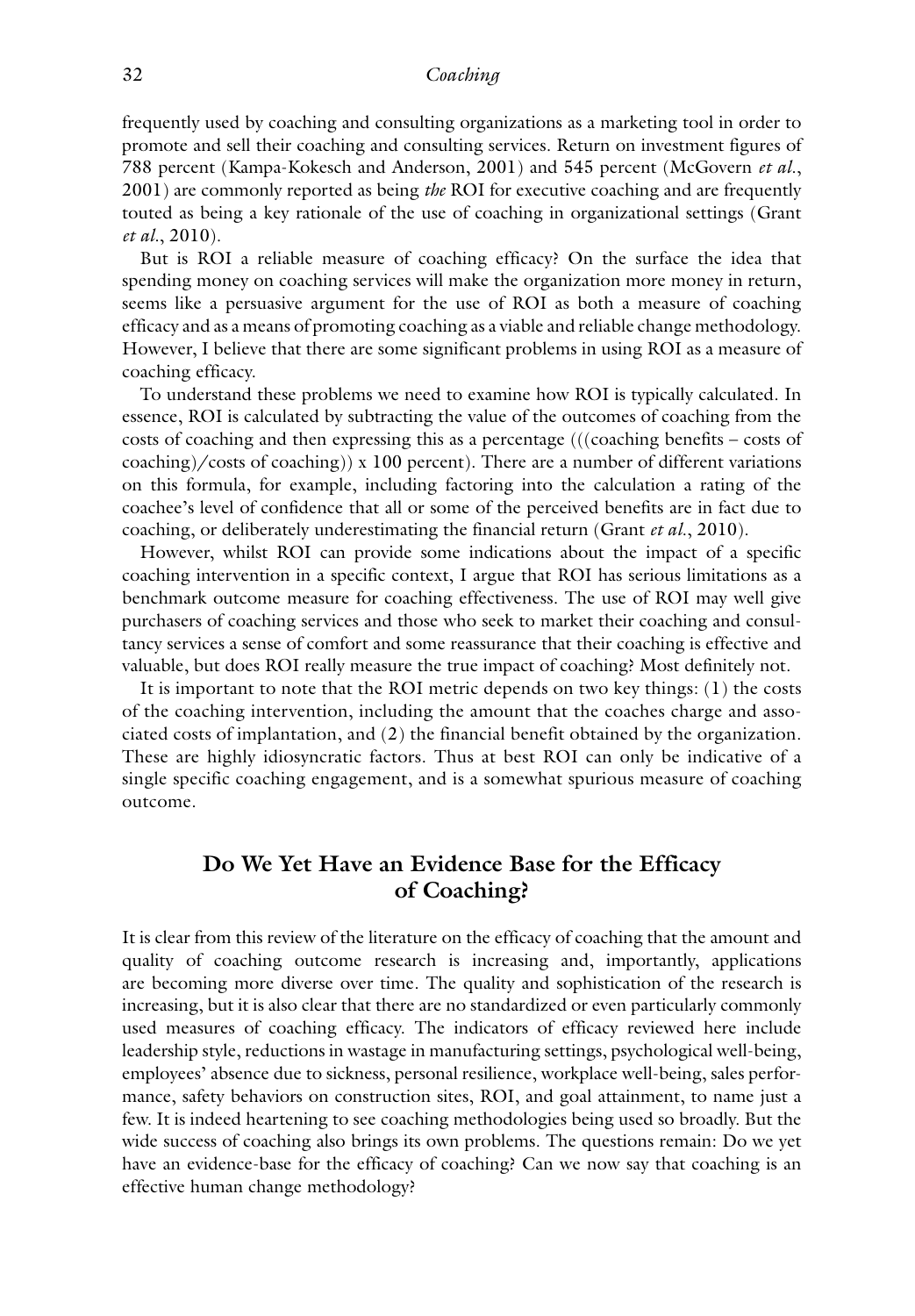I suggest that the above review indicates that we do indeed have an emergent evidence base for the efficacy of coaching, and that we can certainly say that coaching can be a very effective human change methodology.

But we must also recognize that the evidence base at present is somewhat unsophisticated in comparison to areas such as medicine and health – domains typically taken to represent aspirational benchmarks as other disciplines move towards their own evidence base (for discussion on this point in relation to the debate on an evidence base for industrial and organizational psychology see Potworowski and Green, 2011 ). Indeed, alternative perspectives could suggest that we do not have sufficient well-conducted between-subject studies to constitute a true evidence base for coaching and, furthermore, the notion of evidence-based coaching is highly unrealistic because coaching does not have and is unlikely to ever develop a sophisticated knowledge base such as that found in the domains of medicine and health. In short, they might argue, the notion of an evidence-base for coaching is simply not achievable.

However, such an argument is based on the assumption that a discipline of professional coaching should aspire to development along the lines of evidence-based practice (EBP) as delineated by the medical model. I am not at all convinced that this should be the case. Where much of the medical, health, and clinical psychological literature appears to hold tightly to the medical model of EBP, prizing randomized controlled trials above other forms of empirical enquiry, there has been considerable debate about the applicability of evidence based approaches to "real world" organizational contexts in the industrial and organizational  $(I/O)$  psychology literature (e.g., Briner and Rousseau,  $2011$ ) – contexts highly familiar to much coaching research and practice. It is important to note that an evidence base *per se* does not purport to prove that any specific intervention is guaranteed to be effective, nor does it require that a double-blind, randomized, controlled trial is held as being inevitably and objectively better than a qualitative case study approach.

#### **Inclusivity in Establishing Efficacy**

An evidence-base for coaching should recognize that, as in the case of I/O psychology, real-world research is not easy. In the real world, allocation to intervention or control is not always possible, and moreover, as this chapter's earlier discussion of the Freedman and Perry (2010) case study clearly shows, well-conducted qualitative research into coaching can provide important insights that are simply not possible with quantitative approaches – and a true evidence base for any discipline should recognize and respond to diversity of practice by providing reliable information for a wide range of applications, contexts, and methodologies. This view of evidence-based approaches is deliberately broad, and this broad perspective represents current thinking in this area (Cronin and Klimoski, 2011 ) – and I posit that it is this view that should inform the development of an evidence base for coaching.

Within this view many forms of enquiry are welcome and valued. The key criteria for evaluation and tests of efficacy should thus be the rigor and coherence of the enquiry, the insights it generates, and its contribution to the broader knowledge research and practice of coaching, rather than whether it is a qualitative, single case study or a large-scale randomized controlled study. Each has its place and each can contribute to the continued development of our understanding of the efficacy of this exciting human change methodology that we call coaching.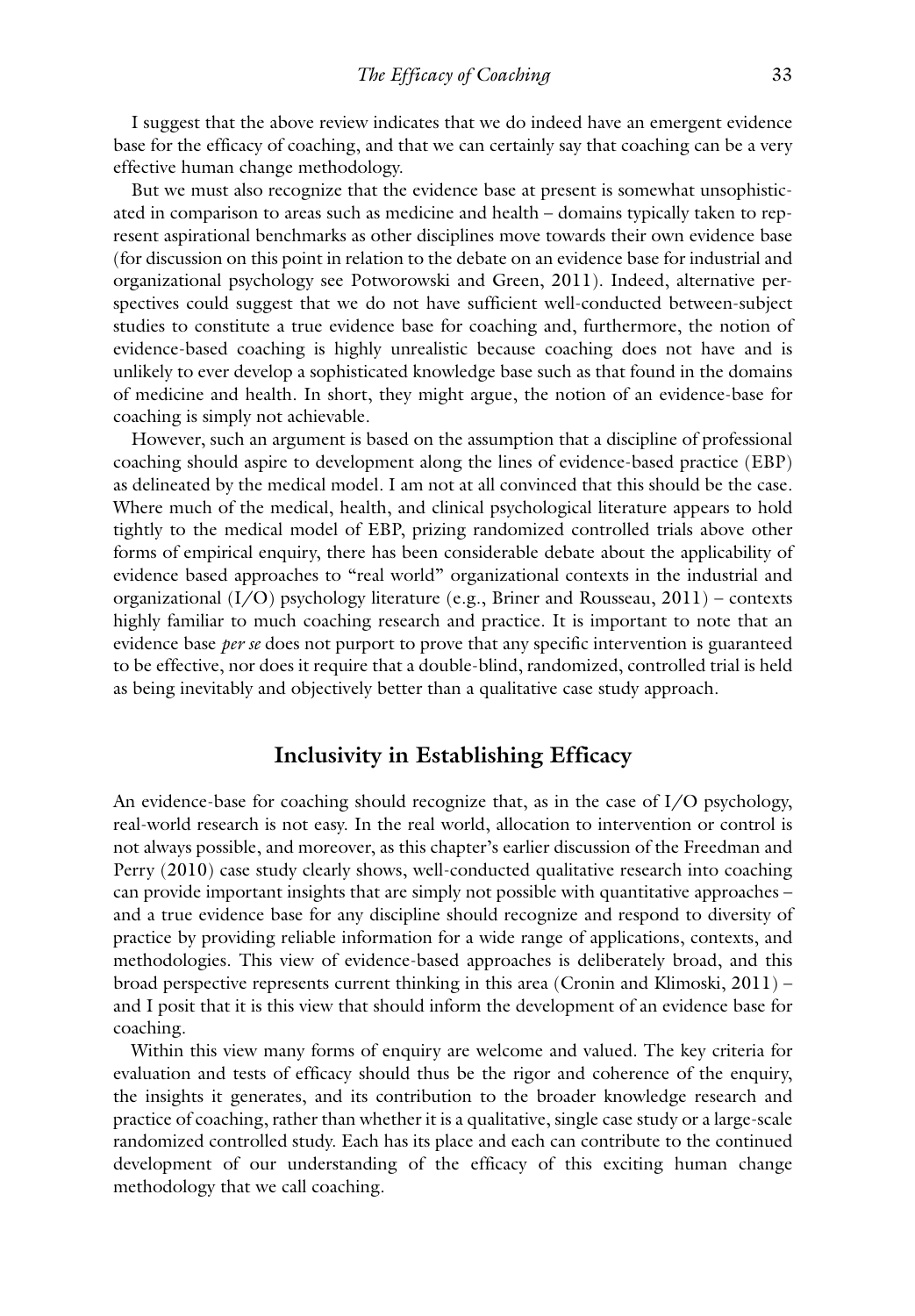# **Conclusion**

There can be little doubt that the academic and research base for coaching has grown substantially, and all signs indicate that this growth will continue into the near to mid future at the very least. Coaching has definitively moved from fad to fixture in organizational contexts, and in the areas of personal and developmental coaching, too. Applications of coaching are highly diverse and measures of coaching efficacy are similarly varied. The lack of consistency associated with such diversity could prove to be a significant obstacle in the development of an evidence base for coaching as onlookers struggle to make sense of a potentially amorphous mass of data.

In order to move the evidence base for coaching further forward we need to increase the use of standardized outcome measures and this will give greater consistency to the research literature. This is not to decry the use of idiosyncratic measures that reflect the individualistic goals that often lie at the heart of the coaching endeavor. Rather, it is a call to augment those so that a common language of coaching efficacy can develop. Goal attainment scaling may be one measure of efficacy that can provide the syntax necessary to enable this language, and could well provide the framework to facilitate communication across the broad range of contexts in which contemporary coaching is practiced and researched. In this way we have the opportunity to demonstrate that the diversity of coaching is indeed its key strength.

#### **References**

- Agarwal, R., Angst, C.M., and Magni, M. (2009) The performance effects of coaching: A multilevel analysis using hierarchical linear modeling. International Journal of Human Resource *Management*, 20(10), 2110-34.
- Anderson, M.C., Anderson, D.L., and Mayo, W.D. (2008) Team coaching helps a leadership team drive cultural change at Caterpillar. *Global Business and Organizational Excellence*, 27(4),  $40 - 50.$
- Bacigalupo, A., Hess, J., and Fernandes, J. (2009) Meeting the challenges of culture and agency change in an academic health center. *Leadership and Organization Development Journal*, 30(5),  $408 - 20.$
- Barrett, P.T. (2007) The effects of group coaching on executive health and team effectiveness: A quasi-experimental field study. *Dissertation Abstracts International Section A*, 67, 26-40.
- Bass, B.M. and Avolio, B.J. (1990) *Transformational Leadership Development: Manual for the Multifactor Leadership Questionnaire*. Palo Alto, CA: Consulting Psychologists Press.
- Bass, B.M. and Avolio, B.J. (1994) *Improving Organisational Effectiveness through Transformational Leadership*. London: Sage.
- Beck, A.T. and Steer, R.A. (1993) *Beck Anxiety Inventory Manual*. San Antonio: The Psychological Corporation.
- Beck, A.T. Steer, R.A., and Brown, B.S. (1996) *Beck Depression Inventory Manual* (2nd edn). San Antonio: The Psychological Corporation.
- Bennett, J.A. and Perrin, N.A. (2005) Healthy aging demonstration project: Nurse coaching for behavior change in older adults. *Research in Nursing and Health*, 28(3) June.
- Bono, J.E., Purvanova, R.K., Towler, A.J., and Peterson, D.B. (2009) A survey of executive coaching practices. *Personnel Psychology*, 62(2), 361-404.
- Bowles, S., Cunningham, C.J., De La Rosa, G.M., and Picano, J. (2007) Coaching leaders in middle and executive management: Goals, performance, buy-in . *Leadership and Organization Development Journal*, 28, 388-408.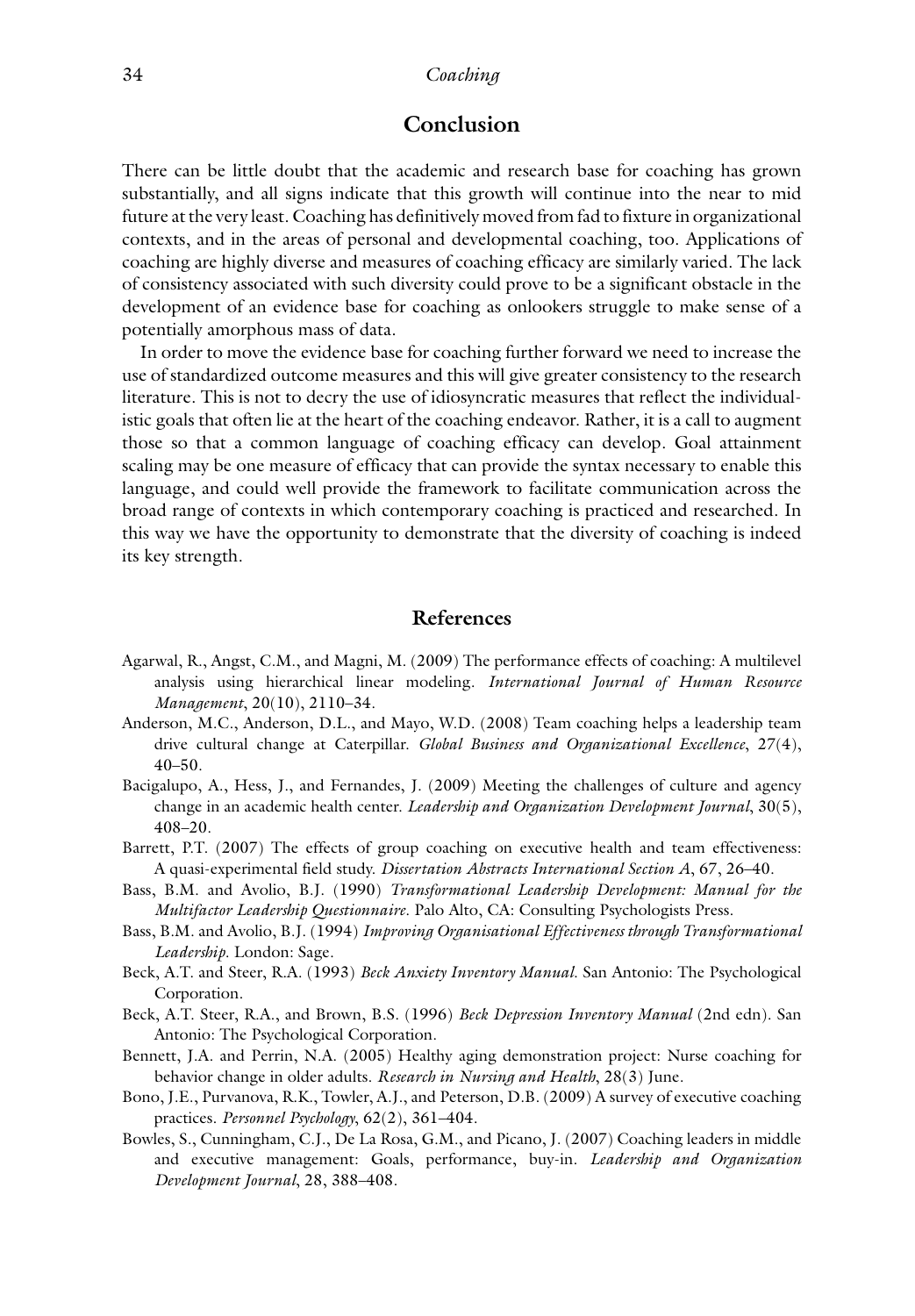- Briner, R.B. and Rousseau, D.M. (2011) Evidence-based I–O psychology: Not there yet. *Industrial* and Organizational Psychology,  $4(1)$ ,  $3-22$ .
- Burke, D. and Linley, P. (2007) Enhancing goal self-concordance through coaching. International *Coaching Psychology Review*, 2(1), 62-9.
- Carver , C.S.and Scheier , M.F.( 1998 ) *On the Self-regulation of Behavior*. Cambridge, UK : Cambridge University Press .
- Cavanagh, M. and Grant, A.M. (2006) Coaching psychology and the scientist-practioner model. In: S. Corrie and D. Lane (eds) *The Modern Scientist Practitioner*. New York: Routledge. pp. 146-57.
- Cerni, T., Curtis, G.J., and Colmar, S.H. (2010) Executive coaching can enhance transformational leadership. *International Coaching Psychology Review*, 5(1), 81-5.
- Clegg, S., Rhodes, C., Kornberger, M., and Stilin, R. (2005) Business coaching: Challenges for an emerging industry. *Industrial and Commercial Training*, 37(5), 218-23.
- Conway, R.L. (2000) The impact of coaching mid-level managers utilizing multi-rater feedback. *Dissertation Abstracts International*, 60(7-A), 2672.
- Cooperrider, D.L., Sorensen, P.F., Whitney, D., and Yaeger, T.F. (2000) *Appreciative Inquiry: Rethinking Human Organization Toward a Positive Theory of Change*. Champaign, IL : Stipes Publishing.
- Corbett, K. (2006) *The Sherpa Report (2006)*. Ohio: Sasha Corp.
- Coutu , D.and Kauffman , C.( 2009 ) *The Realities of Executive Coaching*. Cambridge, MA : Harvard Business Review Research Report.
- Cronin, M.A. and Klimoski, R. (2011) Broadening the view of what constitutes "evidence". *Industrial and Organizational Psychology*,  $4(1)$ ,  $57-61$ .
- Cunha, P.V. and Louro, M.J. (2000) Building teams that learn. *Academy of Management Executive*,  $14(1)$ , 152.
- Deviney, D.E. (1994) The effects of coaching using mulitple rater feedback to change supervisor behavior . *Dissertation Abstracts International Section A*, 55 , 114 .
- Diener, E., Emmons, R.A., Larsen, R.J., and Griffin, S. (1985) The satisfaction with life scale. *Journal of Personality Assessment*, 49(1), 71–5.
- Douglas, C.A. and McCauley, C.D. (1999) Formal developmental relationships: A survey of organizational practices. *Human Development Quarterly*, 10(3), 203-20.
- Duffy, E.M. (1984) A feedback-coaching intervention and selected predictors in outplacement. *Dissertation Abstracts International Section B*, 45(1611).
- Duijts, S.F.A.P., Kant, I.P., van den Brandt, P.A.P., and Swaen, G.M.H.P. (2008) Effectiveness of a preventive coaching intervention for employees at risk for sickness absence due to psychosocial health complaints: Results of a randomized controlled trial . *Journal of Occupational and Environmental Medicine*, 50(7), 765-76.
- Evers , W.J. , Brouwers , A. , and Tomic , W.( 2006 ) A quasi-experimental study on management coaching effectiveness. *Consulting Psychology Journal: Practice and Research*, 58(3), 174–82.
- Farndale, E., Scullion, H., and Sparrow, P. (2010) The role of the corporate HR function in global talent management. *Journal of World Business*, 45(2), 161–8.
- Fielden, S.L., Davidson, M.J., and Sutherland, V.J. (2009) Innovations in coaching and mentoring: Implications for nurse leadership development . *Health Services Management Research*,  $22(2)$ , 92-9.
- Frank Bresser Consulting (2009) The state of coaching across the globe: The results of the Global Coaching Survey 2008/2009 retreived March 29, 2011 from http://www.frank-bresserconsulting.com/globalcoachingsurvey.html .
- Franklin, J. and Doran, J. (2009) Does all coaching enhance objective performance independently evaluated by blind assessors? The importance of the coaching model and content . *International Coaching Psychology Review*, 4(2), 128-44.
- Freedman , A.M.and Perry , J.A.( 2010 ) Executive consulting under pressure: A case study . *Consulting Psychology Journal: Practice and Research*, 62(3), 189-202.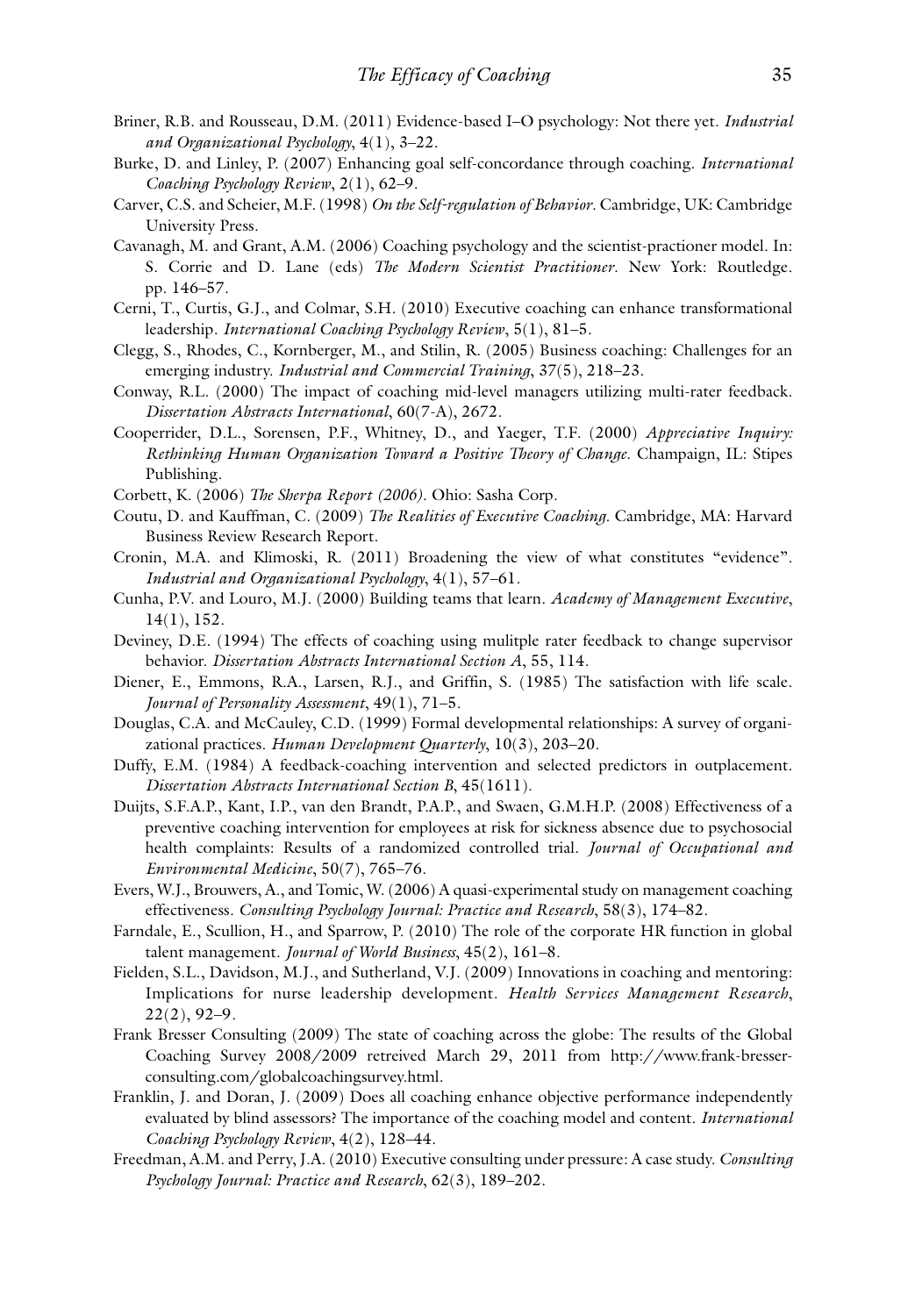- Gattellari, M., Donnelly, N., Taylor, N., Meerkin, M., Hirst, G., and Ward, J. (2005) Does peer coaching increase GP capacity to promote informed decision making about FSA screening? A cluster randomised trial. Family Practice, 22, 253-65.
- Gershman, L. (1967) The effects of specific factors of the supervisor-subordinate coaching climate upon improvement of attitude and performance of the subordinate . *Dissertation Abstracts International Section B*, 28, 2122.
- Gorby , C.B.( 1937 ) Everyone gets a share of the profits . *Factory Management and Maintenance*,  $95, 82 - 3.$
- Grant, A.M. (2002) Towards a psychology of coaching: The impact of coaching on metacognition, mental health and goal attainment. *Dissertation Abstracts International Section A: Humanities and Social Sciences*, 63 / 12 , (June), 6094 .
- Grant, A.M. (2003) The impact of life coaching on goal attainment, metacognition and mental health. *Social Behavior and Personality*, 31(3), 253-64.
- Grant, A.M. (2008) Personal life coaching for coaches-in-training enhances goal attainment, insight and learning. *Coaching: An International Journal of Theory, Research and Practice*, 1(1), 54-70.
- Grant, A.M. (2010) It takes time: A stages of change perspective on the adoption of workplace coaching skills. *Journal of Change Management*,  $10(1)$ , 61-77.
- Grant, A.M. (2011) Workplace, executive and life coaching: An annotated bibliography from the behavioural science and business literature(January 1). Unpublished paper: Coaching Psychology Unit, University of Sydney, Australia.
- Grant, A.M. and O'Hara, B. (2006) The self-presentation of commercial Australian life coaching schools: Cause for concern? *International Coaching Psychology Review*, 1(2), 20–32.
- Grant, A.M., Curtayne, L., and Burton, G. (2009) Executive coaching enhances goal attainment, resilience and workplace well-being: A randomised controlled study . *Journal of Positive*  Psychology, 4(5), 396-407.
- Grant, A.M., Passmore, J., Cavanagh, M.J., and Parker, H. (2010) The state of play in coaching today: A comprehensive review of the field . *International Review of Industrial and Organisational Psychology*, 25, 125-68.
- Gravel, T. M. (2007) Principal time commitment and job satisfaction before and after an executive coaching workshop . *Dissertation Abstracts International Section A: Humanities and Social Sciences*, 68(4-A), 1247.
- Green, L., Oades, L., and Grant, A. (2006) Cognitive-behavioral, solution-focused life coaching: Enhancing goal striving, well-being, and hope. *The Journal of Positive Psychology*, 1(3), 142–9.
- Green, L.S., Grant, A.M., and Rynsaardt, J. (2007) Evidence-based life coaching for senior high school students: Building hardiness and hope. *International Coaching Psychology Review*, 2(1), 24–32.
- Gyllensten, K. and Palmer, S. (2005) Can coaching reduce workplace stress: A quasi-experimental study. International Journal of Evidence Based Coaching and Mentoring, 3(2), 75-85.
- Hernez-Broome, G. and Boyce, L.A. (eds) (2011) *Advancing Executive Coaching*. San Francisco CA: Josey-Bass.
- International Coach Federation( 2006 ) *Global Coaching Study*. International Coach Federation, TX : International Coach Federation.
- Jarvis, J., Lane, D., and Fillery-Travis, A. (2005) *Making the Case for Coaching: Does it Work*. London: Chartered Institute of Personnel and Development.
- Jones, R.A., Rafferty, A.E., and Griffin, M.A. (2006) The executive coaching trend: Towards more flexible executives. *Leadership and Organization Development Journal*, 27, 584-96.
- Judge, T.A., Erez, A., Bono, J.E., and Thoresen, C.J. (2003) The core self-evaluation scale: Development of a measure. *Personnel Psychology*, 56, 303-31.
- Kampa-Kokesch, S. (2002) Executive coaching as an individually tailored consultation intervention: Does it increase leadership? *Dissertation Abstracts International: Section B: the Sciences and Engineering*, 62(7-B), 3408.
- Kampa-Kokesch, S. and Anderson, M.Z. (2001) Executive coaching: A comprehensive review of the literature. *Consulting Psychology Journal: Practice and Research*, 53(4), 205-28.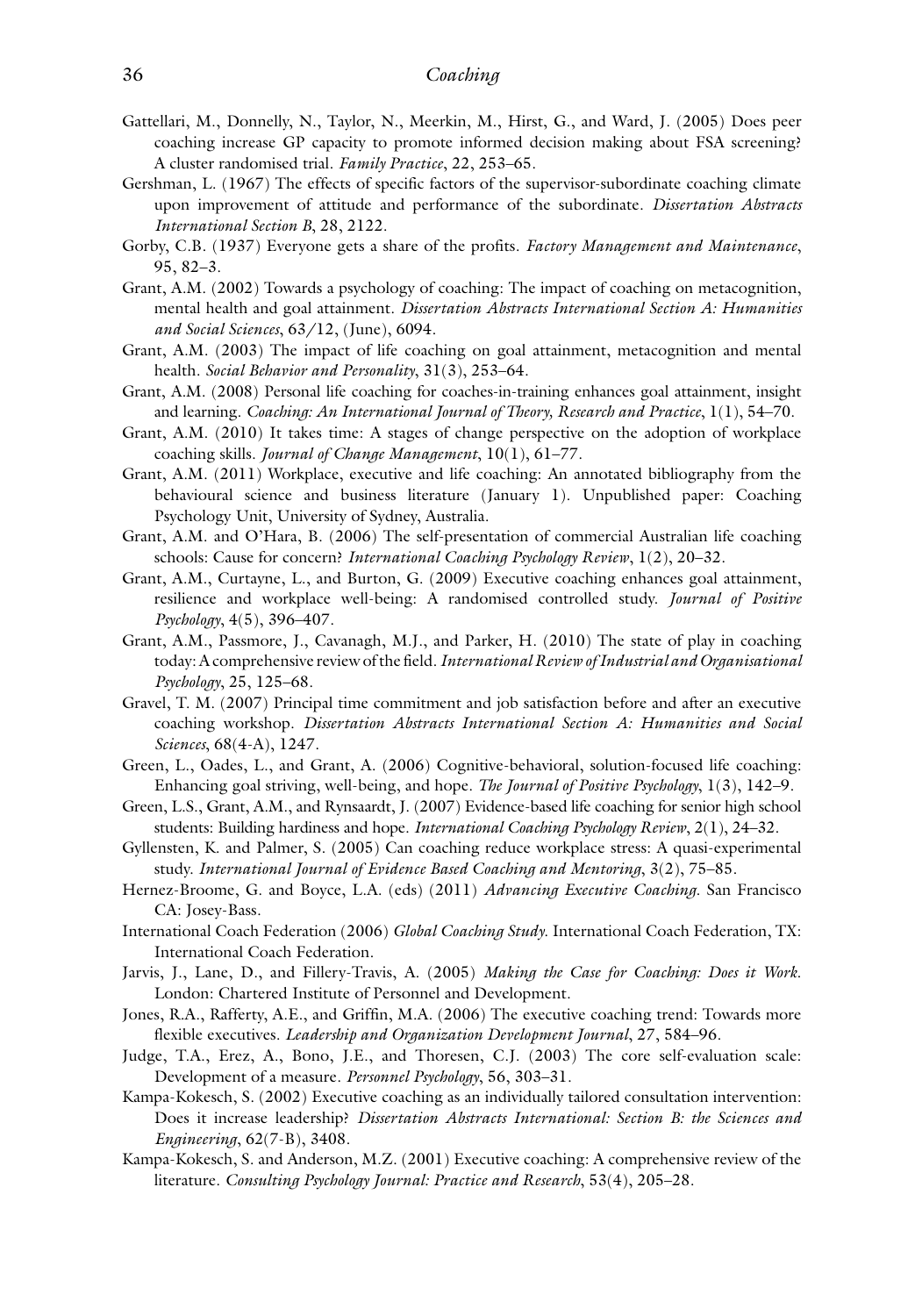- Kauffeld, S. and Lehmann-Willenbrock, N. (2010) Sales training: Effects of spaced practice on training transfer. *Journal of European Industrial Training*, 34(1), 23-37.
- Kines, P., Andersen, L.P., Spangenberg, S., Mikkelsen, K.L., Dyreborg, J., and Zohar, D. (2010) Improving construction site safety through leader-based verbal safety communication . *Journal*  of Safety Research,  $41(5)$ , 399-406.
- Kochanowski, S., Seifert, C.F., and Yukl, G. (2010) Using coaching to enhance the effects of behavioral feedback to managers. *Journal of Leadership and Organizational Studies*, 17(4), 363–9.
- Koeter, M.W.J. and Ormel, J. (1991) *General Health Ouestionnaire Manual, Dutch Version*. Lisse: Swete and Zeitlinger.
- Kubicek, M. (2002) Is coaching being abused? *Training*, 12–14.
- Lafferty, J.C. (1989) *Life Style Inventory LSI 1: Self-development Guide*. Plymouth, MI: Human Synergistics .
- Leadership Management Australia (2006) *The LEAD Survey 2005/6*. Melbourne: Leadership Management Australia.
- Leadership Management Australia (2009) *Learnings for the New World of 2009*. Melbourne: Leadership Management Australia.
- Levine, T., Kase, L., and Vitale, J. (2006) *The Successful Coach: Insider Secrets to Becoming a Top* Coach. New York: John Wiley and Sons Ltd.
- Libri, V. and Kemp, T. (2006) Assessing the efficacy of a cognitive behavioural executive coaching programme. *International Coaching Psychology Review*, 1(2), 9-18.
- Lominger (2009) *Choices Architect®*. Minneapolis, MN: Lominger International.
- Lovibond, S.H. and Lovibond, P.F. (1995) *Manual for the Depression Anxiety Stress Scales*. Sydney: Psychology Foundation of Australia.
- Lowe, K.B., Kroeck, K.G., and Sivasubramaniam, N. (1996) Effectiveness correlates of transformation and transactional leadership: A meta-analytic review of the MLQ literature . *Leadership Quarterly*,  $7(3)$ , 385-425.
- McGovern, J., Lindermann, M., Vergara, M.A., Murphy, S., Barker, L., and Warrenfelz, R. (2001) Maximizing the impact of executive coaching: Behavioral change, organizational outcomes and return on investment. *The Manchester Review*, 6(1), 1-9.
- Maurer, T., Solamon, J., and Troxtel, D. (1998) Relationship of coaching performance with performance in situational employment interviews. *Journal of Applied Psychology*, 83(1), 128-36.
- Miller, D.J. (1990) The effect of managerial coaching on transfer of training. *Dissertation Abstracts International Section B*,  $50(2435)$ .
- Miller, W.R., Yahne, C.E., Moyers, T.B., Martinez, J., and Pirritano, M. (2004) A randomized trial of methods to help clinicians learn motivational interviewing . *Journal of Consulting and Clinical Psychology*, 72(6), 1050–62.
- Mulec, K. and Roth, J. (2005) Action, reflection, and learning and coaching in order to enhance the performance of drug development project management teams. *R&D Management*, 35, 483-91.
- Negi, S. and Shimamline, S. (2010) Behavioral coaching and skill improvement in Aikido. *The Japanese Journal of Behavior Analysis*, 24(1), 59–65.
- Norlander, T., Bergman, H., and Archers, T. (2002) Relative constancy of personality characteristics and efficacy of a 12-month training program in facilitating coping strategies . *Social Behavior and Personality*, 30(8), 773-83.
- Nowack , K.M.( 1990 ) Initial development of an inventory to assess stress and health . *American Journal of Health Promotion*, 4, 173-180.
- Olivero, G., Bane, K., and Kopelman, R.E. (1997) Executive coaching as a transfer of training tool: Effects on productivity in a public agency. *Public Personnel Management*, 26(4), 461–9.
- Orenstein , R.L.( 2006 ) Measuring executive coaching efficacy? The answer was right here all the time. *Consulting Psychology Journal: Practice and Research*, 58, 106-16.
- Page, K. (2005) Subjective wellbeing in the workplace. Unpublished thesis, Deakin University, Melbourne, Australia.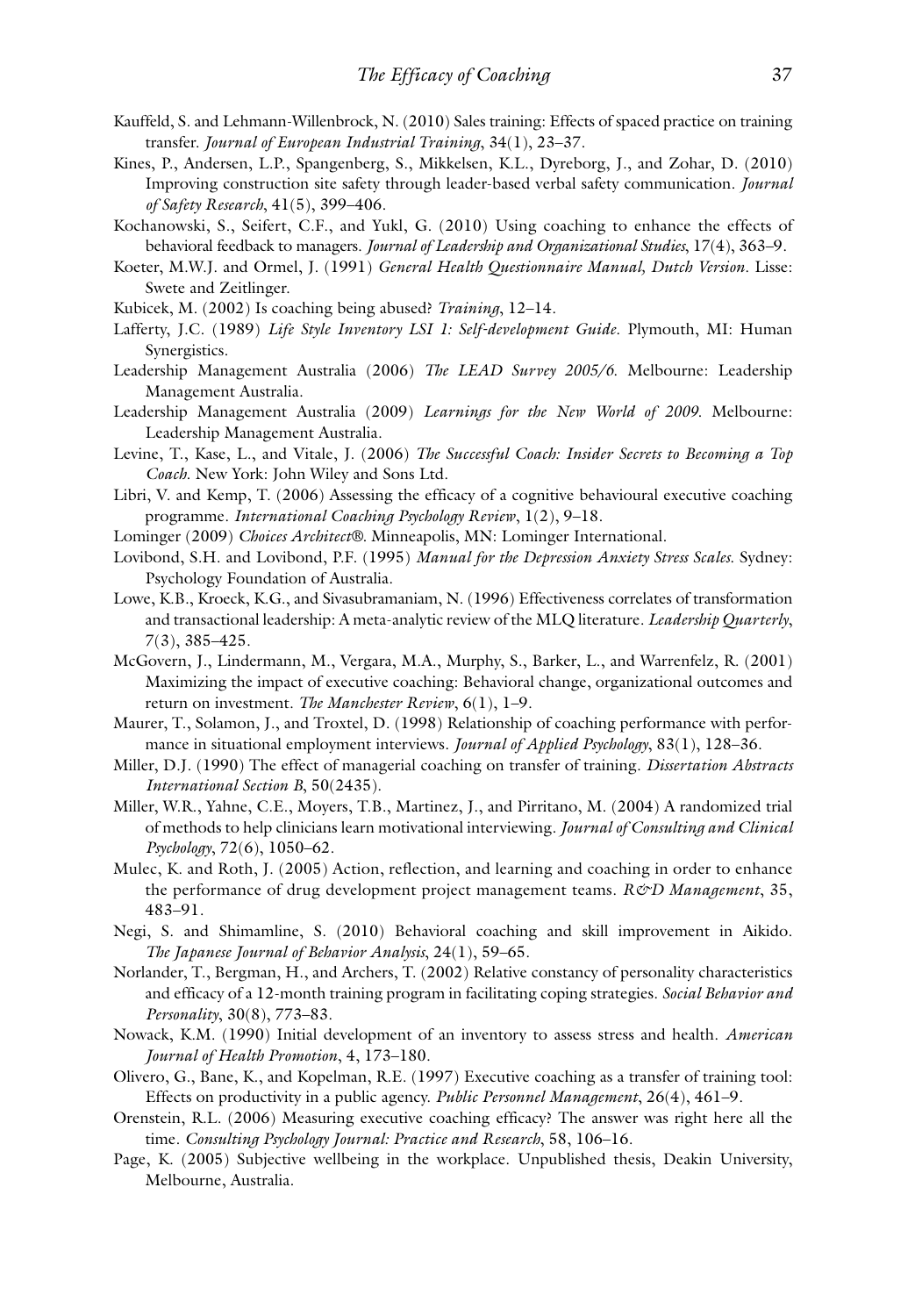Passmore , J.( 2007 ) Addressing deficit performance through coaching – using motivational interviewing for performance improvement at work. *International Coaching Psychology Review*, 2(3), 265–75.

- Passmore, J. and Gibbes, C. (2007) The state of executive coaching research: What does the current literature tell us and what's next for coaching research? *International Coaching Psychological Review*, 2(2), 116-28.
- Passmore, J. and Mortimer, L. (2011) The experience of using coaching as a learning technique in learner driver development: An IPA study of adult learning. *International Coaching Psychology*  $Review, 6(1), 33–45.$
- Peterson, D.B. (1993) *Skill learning and behavior change in an individually tailored management coaching program*. Unpublished doctoral dissertation. University of Minnesota, Minneapolis, MN.
- Peterson, D.B. (2007) Executive coaching in a cross-cultural context. *Consulting Psychology Journal: Practice and Research*, 59(4), 261–71.
- Peterson, D.B. and Millier, J. (2005) The alchemy of coaching: "You're good, Jennifer, but you could be really good." *Consulting Psychology Journal: Practice and Research*, 57(1), 14-40.
- Potworowski, G. and Green, L.A. (2011) Assessing the uptake of evidence-based management: A systems approach. *Industrial and Organizational Psychology*,  $4(1)$ , 54–6.
- Ryff, C.D. and Keyes, C.L.M. (1996) The structure of psychological wellbeing revisited. *Journal* of Personality and Social Psychology, 96, 719-27.
- Scandura, T. (1992) Mentoring and career mobility: An empirical investigation. *Journal* of Organizational Behavior, 13(2), 169-74.
- Schaufeli, W.B. and Dierendonck, D. (2000) *UBOS, Utrechtse Bournout Schaal, Handeiding*. Lisse: Swets Test Publishers.
- Sergio, J.P. (1987) Behavioral coaching as an intervention to reduce production costs through a decrease in output defects. *Dissertation Abstracts International*, 47(8-B), 3566–7.
- Short, E., Kinman, G., and Baker, S. (2010) Evaluating the impact of a peer coaching intervention on well-being amongst psychology undergraduate students . *International Coaching Psychology Review*, 5(1), 27-35.
- Solansky, S.T. (2010) The evaluation of two key leadership development program components: Leadership skills assessment and leadership mentoring. *Leadership Quarterly*, 21(4), 675-81.
- Spence, G.B. (2007) GAS powered coaching: Goal Attainment Scaling and its use in coaching research and practice. *International Coaching Psychology Review*, 2(2), 155-67.
- Spence, G.B. and Grant, A. (2007) Professional and peer life coaching and the enhancement of goal striving and well-being: An exploratory study. *The Journal of Positive Psychology*, 2, 185-94.
- Spence, G.B., Cavanagh, M.J., and Grant, A.M. (2008) The integration of mindfulness training and health coaching: an exploratory study. *Coaching: An International Journal of Theory*, Research and Practice, 1(2), 145-63.
- Steinbrenner, D. and Schlosser, B. (2011) The coaching impact study (TM). In: G. Hernez-Broome and L.A. Boyce (eds) *Advancing Executive Coaching*. San Francisco CA: Jossey-Bass. pp. 369–400.
- Sue-Chan, C. and Latham, G.P. (2004) The relative effectiveness of expert, peer and self coaches. *Applied Psychology*, 53(2), 260–78.
- Taylor, L.M. (1997) The relation between resilience, coaching, coping skills training, and perceived stress during a career-threatening milestone. *Dissertation Abstracts International*, 58(5), 2738.
- Thach, L.C. (2002) The impact of executive coaching and 360 feedback on leadership effectiveness. Leadership and Organization Development Journal, 23(4), 205-14.
- Trathen, S.A. (2008) Executive coaching, changes in leadership competencies and learning agility amongst Microsoft senior executives . *Dissertation Abstracts International: Section B: The Sciences*  and Engineering, 69(1-B), 2008, 727.
- Veldhoven, M. and Meijmen, T. (1994) *Questionnaire on Perception and Judgment of Work*. Amsterdam: NIA.
- Vloeberghs , D. , Pepermans , R. , and Thielemans , K.( 2005 ) High-potential development policies: An empirical study among Belgian companies. *Journal of Management Development*, 24(6), 546–58.

Passmore, J. (ed.) (2008) *Psychometrics in Coaching*. London: Kogan Page.